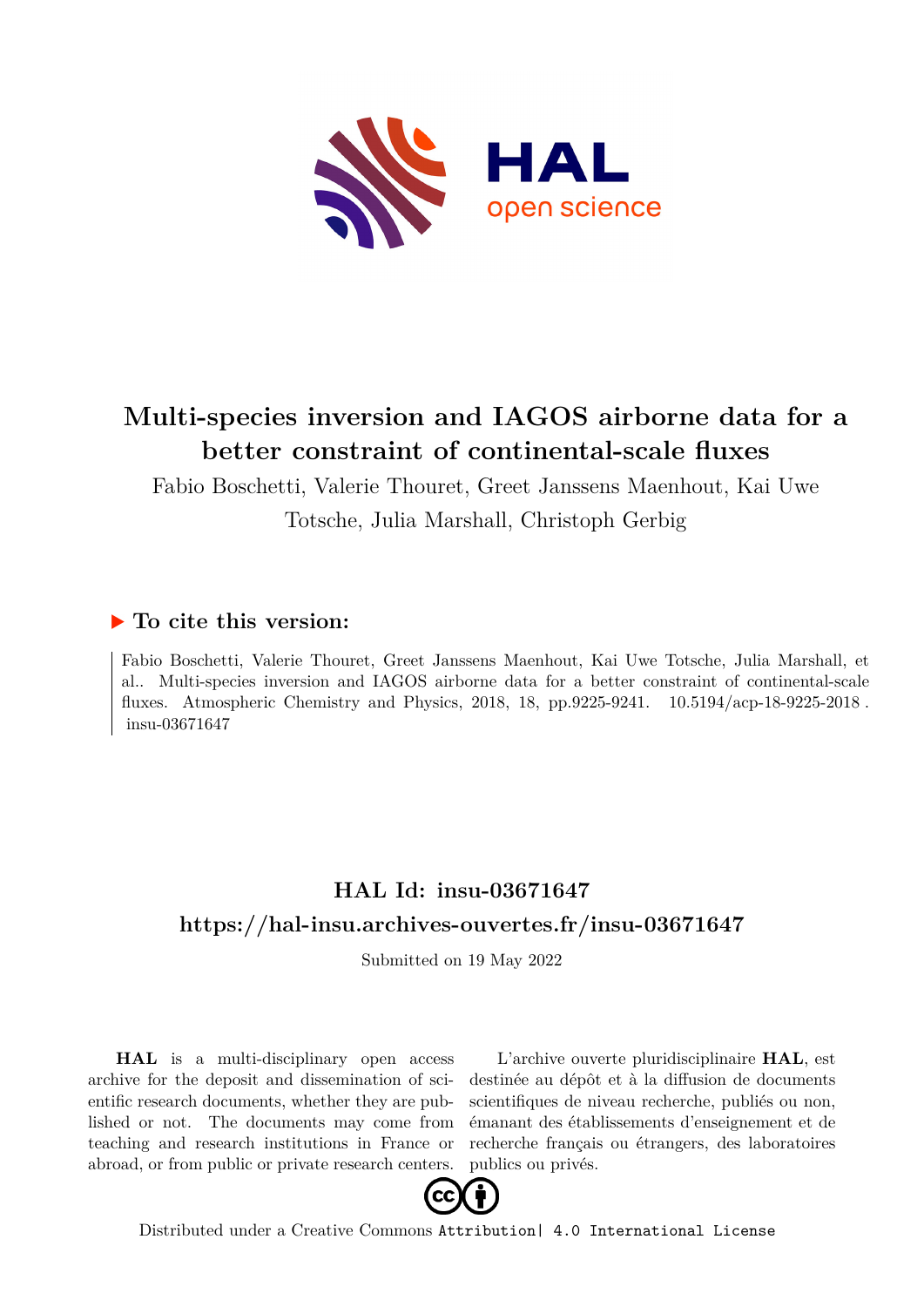$\circ$   $\circ$ 



## Multi-species inversion and IAGOS airborne data for a better constraint of continental-scale fluxes

Fabio Boschetti<sup>1</sup>, Valerie Thouret<sup>2</sup>, Greet Janssens Maenhout<sup>3</sup>, Kai Uwe Totsche<sup>4</sup>, Julia Marshall<sup>1</sup>, and Christoph Gerbig<sup>1</sup>

<sup>1</sup>Department Biogeochemical Systems, Max Plank Institute for Biogeochemistry, Jena, 07745, Germany

<sup>2</sup>Laboratoire d'Aerologie, CNRS and Universite' Paul Sabatier, Toulouse, 31400, France

<sup>3</sup>European Commission Joint Research Centre, Institute for Environment and Sustainability, Ispra, 21027, Italy

<sup>4</sup>Friedrich Schiller University, Jena, 07743, Germany

Correspondence: Christoph Gerbig (cgerbig@bgc-jena.mpg.de)

Received: 26 January 2017 – Discussion started: 1 March 2017 Revised: 11 January 2018 – Accepted: 15 April 2018 – Published: 3 July 2018

Abstract. Airborne measurements of  $CO<sub>2</sub>$ , CO, and CH<sub>4</sub> proposed in the context of IAGOS (In-service Aircraft for a Global Observing System) will provide profiles from take-off and landing of airliners in the vicinity of major metropolitan areas useful for constraining sources and sinks. A proposed improvement of the top-down method to constrain sources and sinks is the use of a multispecies inversion. Different species such as  $CO<sub>2</sub>$  and CO have partially overlapping emission patterns for given fuel-combustion-related sectors, and thus share part of the uncertainties related both to the a priori knowledge of emissions and to model–data mismatch error. We use a regional modelling framework consisting of the Lagrangian particle dispersion model STILT (Stochastic Time-Inverted Lagrangian Transport) combined with the high-resolution ( $10 \text{ km} \times 10 \text{ km}$ ) EDGARv4.3 (Emission Database for Global Atmospheric Research) emission inventory, differentiated by emission sector and fuel type for  $CO<sub>2</sub>$ , CO, and CH4, and combined with the VPRM (Vegetation Photosynthesis and Respiration Model) for biospheric fluxes of CO2. Applying the modelling framework to synthetic IA-GOS profile observations, we evaluate the benefits of using correlations between different species' uncertainties on the performance of the atmospheric inversion. The available IA-GOS CO observations are used to validate the modelling framework. Prior uncertainty values are conservatively assumed to be 20 %, for  $CO<sub>2</sub>$  and 50 % for CO and CH<sub>4</sub>, while those for GEE (gross ecosystem exchange) and respiration are derived from existing literature. Uncertainty reduction for different species is evaluated in a domain encircling 50 % of the profile observations' surface influence over Europe. We found that our modelling framework reproduces the CO observations with an average correlation of 0.56, but simulates lower mixing ratios by a factor of 2.8, reflecting a low bias in the emission inventory. Mean uncertainty reduction achieved for  $CO<sub>2</sub>$  fossil fuel emissions is roughly 38%; for photosynthesis and respiration flux it is 41 and 44 % respectively. For CO and CH<sup>4</sup> the uncertainty reduction is roughly 63 and 67 % respectively. Considering correlation between different species, posterior uncertainty can be reduced by up to 23 %; such a reduction depends on the assumed error structure of the prior and on the considered time frame. The study suggests a significant uncertainty constraint on regional emissions using multi-species inversions of IAGOS in situ observations.

#### 1 Introduction

As widely recognized at the international level, there is a need for reduction in anthropogenic emissions (IPCC, 2014). This however implies the necessity for reliable climate predictions from atmospheric models in order to allow policymakers to make informed decisions. Unfortunately, current climate predictions are hampered by excessive uncertainties; for example intercomparisons of different models show important differences in their predictions as shown in Friedlingstein et al. (2006). This makes it difficult to assess the better environmental policies to implement. Because most biogenic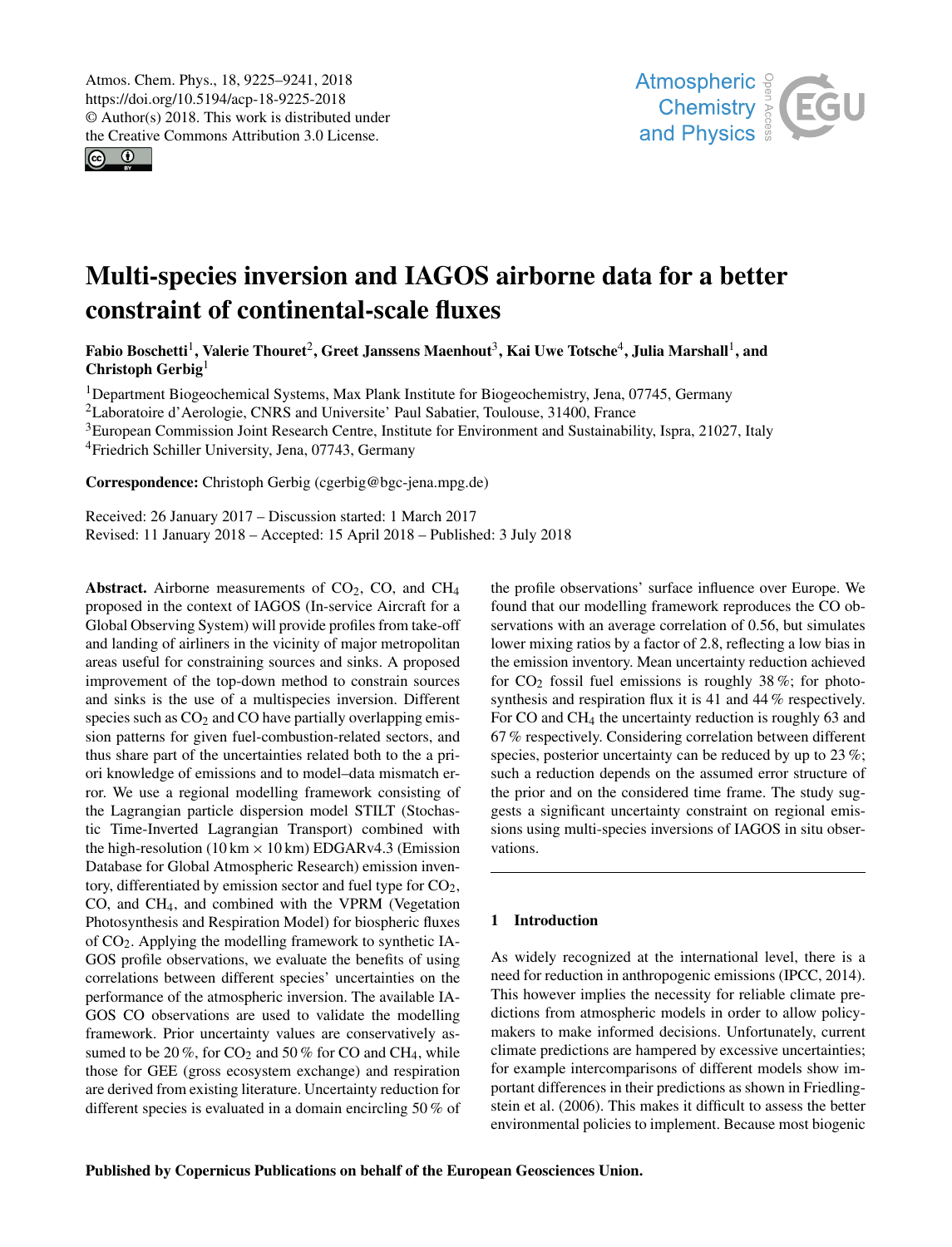fluxes in Europe are influenced by human activities, with 22 % of Europe's land dedicated to agriculture (FAO, 2013) and 45 % covered by forests, of which 80 % is managed for wood supply (UNECE, FAO, 2011), understanding and managing these biogenic fluxes must also be a component of any policy to reduce anthropogenic emissions.

A commonly used approach to estimate carbon budgets by teasing apart sources and sinks in a given spatial domain is the atmospheric Bayesian inversion. Atmospheric inversions combine prior knowledge from emission inventories with atmospheric observations acting as a top-down constraint to produce better posterior knowledge. As the main goal of this study is to assess the benefit of inter-species correlations in reducing the uncertainty of the posterior state space, we are particularly interested in the effects of such correlations on the uncertainty reduction, defined as the difference between prior and posterior uncertainty normalized by the prior. The vast majority of published papers on atmospheric inversions investigate the budget of a single species, usually a long-lived greenhouse gas like  $CO<sub>2</sub>$  (e.g. Rödenbeck et al., 2003) or CH<sup>4</sup> (e.g. Hein et al., 1997; Bousquet et al., 2006), but the technique can also be applied to active species like CO (Bergamaschi et al., 2000). Note that carbon dioxide is a special case as atmospheric  $CO<sub>2</sub>$  mixing ratios result from a combination of strong anthropogenic sources with strong sources and sinks from biospheric processes, calling for a separation of anthropogenic fluxes from biospheric fluxes. One way to achieve such a separation is to measure CO alongside  $CO<sub>2</sub>$ , and use CO as a proxy for  $CO<sub>2</sub>$ anthropogenic emissions. Several studies have made use the correlations among different species. One of the first examples is the work from Enting et al. (1995) on  $CO<sub>2</sub>$  and  $^{13}CO<sub>2</sub>$ , while Brioude et al. (2012) attempted to derive a  $CO<sub>2</sub>$  emission inventory without a prior emission estimate, instead using inventories of CO,  $NO_y$ , and  $SO_2$ . Similarly, Peischl et al.  $(2013)$  made use of CO and CO<sub>2</sub> inventories to help quantifying sources of CH<sup>4</sup> in the Los Angeles basin. The ability to measure multiple species has proved useful, also in remote sensing. For example, Pandey et al. (2015) made use of simultaneously retrieved  $CO<sub>2</sub>$  and  $CH<sub>4</sub>$  total column to reduce scattering effect. Further examples of studies making use of co-emitted species can be found in atmospheric chemistry (Konovalov et al., 2014; Berezin et al., 2013; Pison et al., 2009). More focused on exploiting inter-species correlation to reduce uncertainty in Bayesian inversion, Palmer et al. (2006) made use of  $CO<sub>2</sub>-CO$  correlations to improve inversion using data from the TRACE-P aircraft mission, while Wang et al. (2009) employed a similar method using satellite data, obtaining a reduction in the flux error of a  $CO<sub>2</sub>$  inversion.

So far the lion's share of the studies investigating atmospheric inversions make use of both continuous in situ and flask measurements from ground-based observational networks of tall towers (e.g. Kadygrov et al., 2015; Sasakawa et al., 2010). However, as profiles collected from aircraft easily exceed the height of towers, airborne data may also offer an interesting option. This alternative was tested in some recent studies that made use of aircraft profiles alone or in combination with other data sources (e.g. Brioude et al., 2013; Gourdji et al., 2012). Methods to maximize the cost-effectiveness of airborne data are the use of unmanned aircraft (drones) and commercial airliners. The latter, in particular, allow for collecting data on a regular basis without requiring a particularly small or light sensor. The most important projects making use of commercial airliners are CONTRAIL (Comprehensive Observation Network for Trace Gases; Machida et al., 2008) and MOZAIC/IAGOS (Measurements of Ozone and water vapour by in-service AIrbus aircraft/In-service Aircraft for a Global Observing System; Marenco et al., 1998; Petzold et al., 2015). Both projects have been running for more than 2 decades and have produced extensive datasets that have proven to be important in the fields of atmospheric modelling and satellite calibration and validation (Zbinden et al., 2013; Sawa et al., 2012). Regarding carbonaceous species, CON-TRAIL has so far collected  $CO<sub>2</sub>$  mixing ratio measurement, while IAGOS is focused on CO. In the next years the IA-GOS fleet will simultaneously provide  $CO$ ,  $CO<sub>2</sub>$ , and  $CH<sub>4</sub>$  atmospheric concentration measurements (Filges et al., 2015), enabling the use of multi-species synergy in modelling applications. This synergy follows the fact that the collocated measurements share the same atmospheric transport and have partially correlated emission uncertainties.

This paper is focused on investigating the benefits of such a multi-species inversion on uncertainty reduction in comparison with a single-species inversion. To achieve this goal, we set up a synthetic experiment utilizing the measurement times and locations collected from the IAGOS projects in the year 2011. The present paper is intended to pave the way for future studies making use of multi-species IAGOS datasets when they become available. A receptor-oriented framework was set up to derive flux interactions between the atmosphere and the biosphere using IAGOS data. The modelling framework is composed of a Lagrangian particle dispersion model (LPDM, specifically the STILT model), a diagnostic biosphere–atmosphere exchange model (the VPRM model), gridded emission inventories, global tracer transport model output that provides the tracer boundary conditions for the regional domain, and a Bayesian inversion scheme. The present work is based on the modelling framework used in Boschetti et al. (2015) and builds upon that by adding other species, and using a formal Bayesian inversion. A multi-species inversion was carried out in order to exploit the correlations in uncertainties between  $CO<sub>2</sub>$ ,  $CO$ , and  $CH<sub>4</sub>$ , specifically in their respective uncertainties in a priori anthropogenic emissions and in model representation error. The aim of this multispecies inversion is to provide better estimates of anthropogenic emissions, and, in the case of  $CO<sub>2</sub>$ , to better separate the biospheric from anthropogenic contributions. This paper is structured as follows: a short description of the different components of the modelling framework is given in Sect. 2;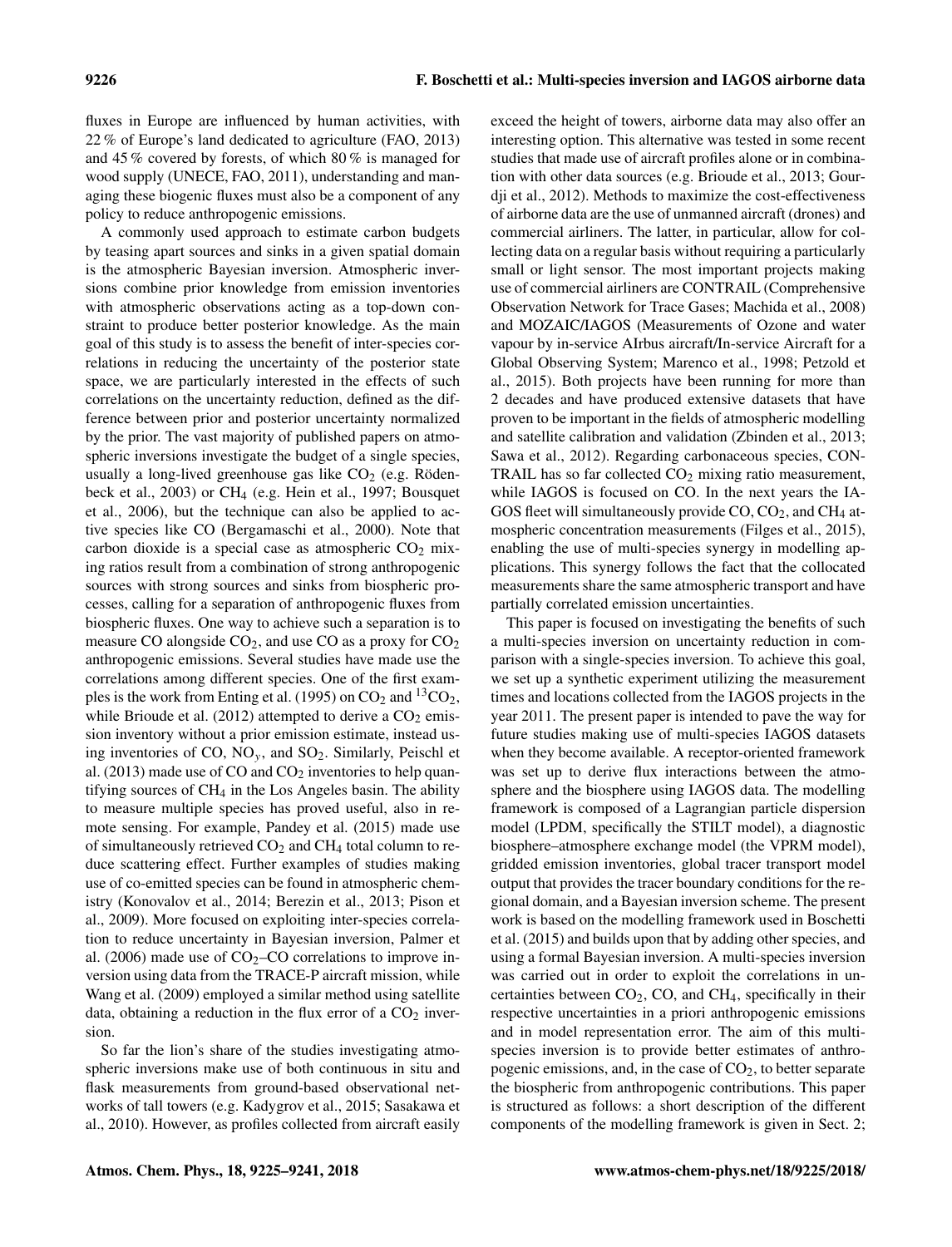in Sect. 3 we present and discuss our results; Sect. 4 gives the conclusions.

#### 2 Material and methods

#### 2.1 Modelling framework

Before describing the different models composing the modelling framework, we introduce some specific terminology to reduce ambiguity in Sect. 2.1.1–2.1.6. Quantities that can be observed are termed "species" or "trace gases", corresponding in this case to total CO<sub>2</sub>, CO, and CH<sub>4</sub>. These three species are simulated using five "modelled species", namely  $CO<sub>2</sub>$  from fossil fuels,  $CO<sub>2</sub>$  related to GEE (gross ecosystem exchange),  $CO<sub>2</sub>$  related to respiration,  $CO$ , and  $CH<sub>4</sub>$ . Modelled species related to anthropogenic emissions are modelled as the sum of contributions from different "emission sectors" (Table 1) and "fuel types" (Table 2); for further differentiation, anthropogenic and biospheric contributions are split into monthly contributions. Simulated fluxes specific for different modelled species, emission sectors, fuel types, and months of the year are called "flux categories". In this section, a brief description of the different models that make up the modelling framework is given. For more detailed information, see Boschetti et al. (2015).

#### 2.1.1 Vertical profile input data

In this study the modelled profiles have identical structure to those collected from the IAGOS fleet of commercial airliners. More precisely, the spatial and temporal coordinates of different observations will be used as input for the modelling framework, whereas the observed values of atmospheric mixing ratios of CO and meteorological parameters themselves will play a role in calibrating the modelling framework.

Central for this work is the concept of the mixed layer (ML), the lower part of the troposphere in which trace gases are well mixed due to turbulent convection in the timescale of an hour or less, and in which the effect of regional surface– atmosphere fluxes is the strongest. As input to the inversion we use the enhancement of the species' mixing ratio within the mixed layer relative to that in the free troposphere (FT), similar to the approach described in Boschetti et al. (2015). This mixed layer enhancement best reflects the influence of regional fluxes. To compute this, we take the average mixing ratio within the mixed layer and subtract the value taken at 2 km above the mixed layer top  $(z<sub>i</sub>)$ , i.e. well within the free troposphere. The  $z_i$  is a very important parameter in atmospheric modelling, and accounts for most of the transport uncertainty in the vertical domain. In fact, when assuming that the mixed layer is the part of the troposphere in which trace gases are well mixed due to turbulent convection, given a certain amount of trace gas in the ML, its mixing ratio will depend strongly on its depth  $z_i$ . More precisely, even if the model has correctly reproduced the amount of trace gas in

the real mixed layer, if the modelled  $z_i$  is lower (higher) than the actual one, then the simulated ML mixing ratio will be higher (lower) than it actually should be. In the present study, modelled  $z_i$  is corrected according to Boschetti et al. (2015, Sect. 2.2.1)

#### 2.1.2 Transport–flux coupling

The modelling framework is composed of a regional transport model (STILT), the EDGAR (Emission Database for Global Atmospheric Research) emission inventory to model anthropogenic emissions, VPRM (Vegetation Photosynthesis and Respiration Model) to model emissions from the biosphere, and output from global transport models for lateral boundary conditions for the different modelled species. The expressions "anthropogenic emissions" and "fossil fuel emissions" are considered synonymous in this paper and are used to indicate the sum of fossil fuel and biofuel emissions, without including contributions from LULUCF (Land Use, Land-Use Change and Forestry).

For regional transport we make use of the LPDM STILT (Stochastic Time-Inverted Lagrangian Transport; Lin et al., 2003) to derive the sensitivity of the atmospheric mixing ratio measurement to upstream surface–atmosphere fluxes, so-called "footprints". Briefly, for each measurement location and time (also called receptor point), the model releases an ensemble of virtual particles that are driven back in time using wind fields from ECMWF and turbulence as stochastic process; the residence time within the lower half of the mixed layer is used to determine the potential contribution from surface fluxes, and the cumulative sum of these contributions determines the footprint that identifies the part of the domain with a certain influence on a single receptor point. To represent the mixed layer enhancements, the footprints for receptors within the boundary layer are averaged, and the footprint for the free tropospheric receptor is subtracted from this, resulting in a footprint for the mixed layer enhancements. This footprint is then matrix-multiplied with an emission map from an emission inventory, resulting in a simulated mixing ratio enhancement corresponding to the regional contribution at the measurement location.

A detailed description of STILT is given in Lin et al. (2003) and Gerbig et al. (2003). We use STILT coupled with emission models for both anthropogenic (EDGAR) and biosphere (VPRM) fluxes on a regional domain that covers most of Europe (33 to 72° N,  $-15$  to 35° E) with a spatial resolution of 1/8° for latitude and 1/12° for longitude, roughly corresponding to 10 km. The MACC reanalysis (Inness et al., 2013, downloaded from [http://www.ecmwf.int,](http://www.ecmwf.int) last access: 23 June 2016) was used for lateral boundary conditions for CO mixing ratios, whereas for  $CO<sub>2</sub>$  and  $CH<sub>4</sub>$  we used output from the Jena CarboScope (Rödenbeck et al., 2003; CO<sub>2</sub> data available from [www.bgc-jena.mpg.de/CarboScope/,](www.bgc-jena.mpg.de/CarboScope/) last access: 10 February 2016), which are based on forward simulations of global-inversion optimized fluxes with the TM3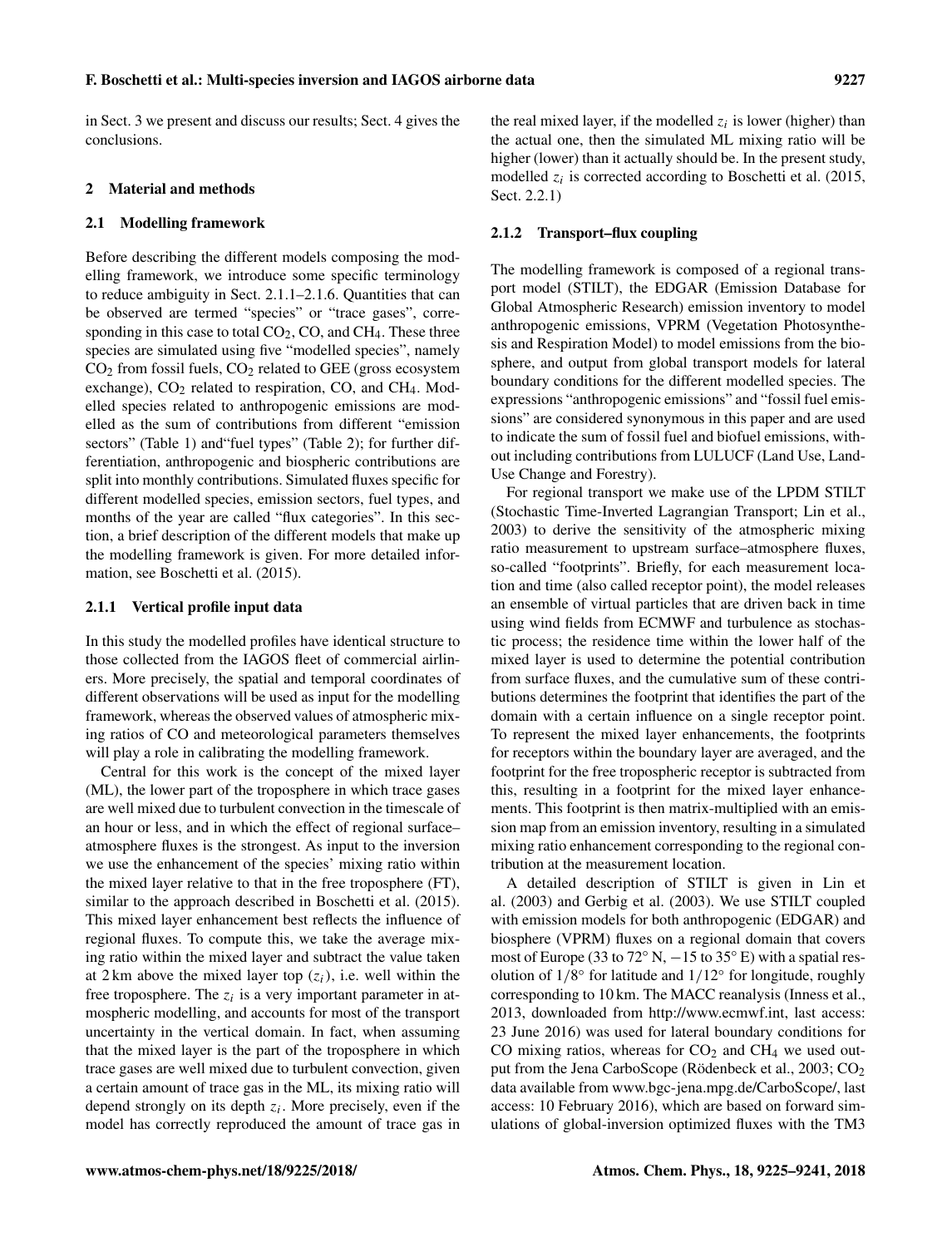|                | Adj IPCC           | Description                          | Aggregated  |
|----------------|--------------------|--------------------------------------|-------------|
| 1              | 1a1a               | power generation                     | energy      |
| 2              | 1a1bcr             | other transformation non-energy use  | energy      |
| 3              | 1 <sub>b1</sub>    | solid fuel production                | energy      |
| $\overline{4}$ | 1 <sub>b2abc</sub> | gas flaring                          | energy      |
| 5              | 1 <sub>b2ac</sub>  | oil prod., distribution, and flaring | energy      |
| 6              | 1h2h               | gas production and distribution      | energy      |
| 7              | $1a3a+1c1$         | international and domestic aviation  | transport   |
| 8              | 1a3b               | road transport                       | transport   |
| 9              | 1a3ce              | non-road ground transport            | transport   |
| 10             | $1a3d+1c2$         | inland waterways and shipping        | transport   |
| 11             | $1a2+6cd$          | industrial combustion (non-power)    | industry    |
| 12             | 2a                 | cement and lime production           | industry    |
| 13             | $2\text{befg} + 3$ | chemical industry and solvents       | industry    |
| 14             | 2c                 | metal industry emission              | industry    |
| 15             | 1a4                | buildings                            | buildings   |
| 16             | 4a                 | enteric fermentation in agriculture  | agriculture |
| 17             | 4 <sub>b</sub>     | manure management                    | agriculture |
| 18             | 4c                 | rice cultivation                     | agriculture |
| 19             | 4f                 | agricultural waste burning           | agriculture |
| 20             | 6а                 | solid waste disposal in landfills    | waste       |
| 21             | 6b                 | wastewater treatment                 | waste       |
| 22             | 7a                 | fossil fuel fires                    | FF fuels    |

Table 1. Specific emission sectors accounted for in the state vector and aggregated categories as used in Fig. 8.

Table 2. Specific fuel types accounted for in the state vector and aggregated categories as used in Fig. 8.

|                | Fuel type           | Aggregated<br>fuel type |
|----------------|---------------------|-------------------------|
| 1              | brown coal          | coal                    |
| 2              | hard coal           | coal                    |
| 3              | peat                | coal                    |
| $\overline{4}$ | gas derivatives     | gas                     |
| 5              | natural gas         | gas                     |
| 6              | heavy oil           | oil                     |
| 7              | light oil           | oil                     |
| 8              | solid waste         | waste                   |
| 9              | venting and flaring | oil                     |
| 10             | $other*$            | other                   |
| 11             | gas biofuels        | bio                     |
| 12             | liquid biofuels     | bio                     |
| 13             | solid biofuels      | bio                     |

<sup>∗</sup> The category "other" is derived by summing the contribution from those processes in which it is difficult to establish the specific fuel responsible for the emissions.

transport model (Heimann and Körner, 2003). TM3 fields have lower resolution, but they are chosen for their consistency with measurements from the ground-based network. In addition, spatial resolution is of relatively minor importance for the contribution from the lateral boundary as it is far away from the measurement locations.

For fossil fuel emissions, we use a model based on the EDGAR v4.3.1 emission inventory (European Commission, 2016) modified following the same approach taken for COF-FEE (CO<sub>2</sub> release and Oxygen uptake from Fossil Fuel Emission Estimate; Steinbach et al., 2011; Vardag et al., 2015). More precisely, to obtain hourly resolved emissions from the original EDGAR annual fluxes for different emission categories we add specific temporal activity factors (Denier van der Gon et al., 2011) to account for differences in emissions due to seasonal, weekly, and daily cycles. In addition, the different emission categories are further split into contributions from different fuel types from British Petroleum's Statistical Review of World Energy 2014 (BP, 2014). The World Energy Outlook from IEA as alternative source of information was not chosen, as the report from BP was available earlier (April 2015 vs. November of the following year). This allows for taking into account changes in emissions between different years. Such an emission model provides hourly resolved fluxes for each fossil fuel flux category with a spatial resolution of roughly 10 km on our regional European domain. For each of the three anthropogenic modelled species  $(CO<sub>2</sub>, CO, and CH<sub>4</sub>)$ , different emission maps are used as input. Temporal profiles are then applied to these sector- and fuel-specific emission maps. To also take into account the contribution from the biosphere we use VPRM. VPRM simulates realistic patterns at small spatial  $(10 \text{ km} \times 10 \text{ km})$  and temporal (hourly) scales and is used here to provide the a priori fluxes for biosphere–atmosphere exchange of CO<sub>2</sub>. This model is described in detail in Mahadevan et al. (2008).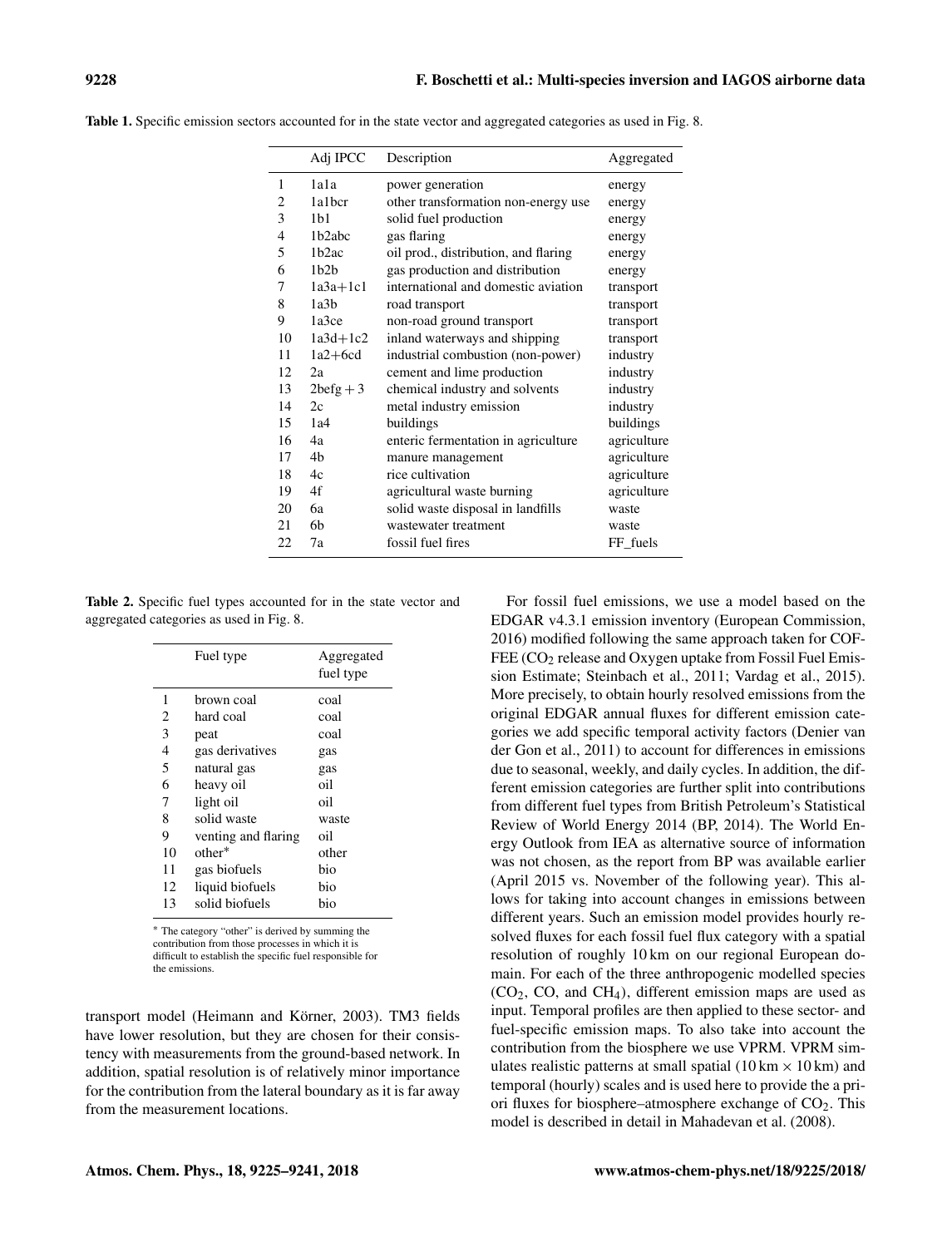STILT transport is driven by meteorological fields from the ECMWF IFS (12 h forecasts twice daily at 3-hourly temporal resolution), which have a spatial resolution of 0.25◦ with 61 vertical levels. In the following, we will refer to the STILT/EDGAR/VPRM/MACC/TM3 combination of transport, simulated fluxes and advected boundary conditions as merely "STILT" for simplicity.

#### 2.1.3 Bayesian inversion

Atmospheric inversions provide an estimate of the distribution of sources and sinks over the domain's surface from available concentration measurements (top-down approach). This can be formalized in the following linear relation:

$$
y = K\lambda + \varepsilon,\tag{1}
$$

where the y vector contains the *n* observations, and  $\bf{K}$  is the Jacobian matrix that relates the observations with the state vector  $\lambda$ . In the present study the focus will be on surface–atmosphere gas exchanges due to biospheric processes and anthropogenic emissions. So the observations are trace gas mixing ratios at different times and locations, K is the product of a transport operator H that maps flux sensitivities at different times and locations with a set of gridded fluxes F for the categories of interest, while the state vector  $\lambda$  contains the *m* scaling factors for the flux categories of interest. **H** has  $n$  rows and a number of columns equal to  $h = N_x \times N_y \times N_t \times N_s$  respectively the number of pixels in the emission model along the  $x$  and  $y$  axes, the number of (hourly) simulations in the whole year of interest, and the number of state vector elements, resulting in a huge matrix. As the matrix F describes the different simulated gridded fluxes, it is comparably large and has  $h$  rows and  $m$  columns. By considering  $K$  as the result of the product of these two large matrices, it is possible to limit its dimensions to only  $n$  rows and  $m$  columns; this allows for simplifying the critical task of relating observation with simulated fluxes of the categories of interest. The state vector accounts for specific emission sectors (Table 1) and fuel types (Table 2) for each one of the three modelled species from the EDGAR emission model, plus gross fluxes (gross ecosystem exchange, GEE, and respiration,  $R$ ) modelled by VPRM for five different vegetation classes. For both anthropogenic and biospheric fluxes the temporal resolution of the state vector is monthly. The number of state vector elements per month amounts to 69 scaling factors for the different fuel- and sector-specific anthropogenic emissions for each species, and 10 scaling factors for biosphere–atmosphere exchange (respiration and photosynthesis for each of the five vegetation classes), so in total 217 scaling factors per month, or 2604 scaling factors for the full year. To avoid large memory requirements for H and F matrices, their product is directly computed within the STILT code. The random error  $\varepsilon$  accounts for measurement error related to uncertainty in the observation and to model– data mismatch resulting from model uncertainty.

Bayesian inversion combines observations (IAGOS profiles) with a priori information (scaling factors and their a priori uncertainties) to reconstruct the most probable state vector. Optimum posterior estimates of the scaling factors are obtained by minimizing the following cost function J (Rodgers, 2000):

$$
J(\lambda) = (\mathbf{y} - \mathbf{K}\lambda)^T \mathbf{S}_{\varepsilon}^{-1} (\mathbf{y} - \mathbf{K}\lambda) + (\lambda - \lambda_{\text{prior}})^T
$$
  

$$
\mathbf{S}_{\text{prior}}^{-1} (\lambda - \lambda_{\text{prior}}),
$$
 (2)

where the first and the second term are the observational constraint and the prior constraint term respectively. The prior scaling factors for the fluxes of the different tracers are set equal to one.  $S_{\varepsilon}$  is the error covariance matrix for the mismatch between simulated and observed mole fractions (model–data mismatch) and accounts for instrumental uncertainty, uncertainty related to the transport model, and other sources of uncertainty like boundary conditions and flux aggregation not accounted for through the state vector adjustment.  $S_{prior}$  is the error covariance matrix for the prior scaling factor; its implementation requires a different approach for biospheric and anthropogenic fluxes. The detailed error structure for model–data mismatch and prior uncertainty is described in the Sect. 2.1.4. Minimizing the cost function results in an optimal posterior estimate of the state vector  $\lambda$  that is consistent with both the measurements and the prior model estimates:

$$
\hat{\boldsymbol{\lambda}} = \left( \mathbf{K}^T \mathbf{S}_{\varepsilon}^{-1} \mathbf{K} + \mathbf{S}_{\text{prior}}^{-1} \right)^{-1} (\mathbf{K}^T \mathbf{S}_{\varepsilon}^{-1} \mathbf{y} + \mathbf{S}_{\text{prior}}^{-1} \boldsymbol{\lambda}).
$$
\n(3)

The error covariance matrix of the optimal posterior state (the posterior uncertainty) is given by

$$
\mathbf{S}_{\text{post}} = (\mathbf{K}^T \mathbf{S}_{\varepsilon}^{-1} \mathbf{K} + \mathbf{S}_{\text{prior}}^{-1})^{-1}.
$$
 (4)

Note that this quantity depends on neither the prior fluxes nor the measured mixing ratios, but only on their respective uncertainties and on the transport matrix  $K$ . In this study, the inverse of the matrices was calculated using the R function "solve'' from the base package of R version 3.0.0 [\(http://www.r-project.org/,](http://www.r-project.org/) last access: 30 April 2013).

The targeted quantities of this study are the aggregated emissions over a specific area at a specific timescale (e.g. month); those quantities can be derived from the prior and posterior state through a spatiotemporal aggregation operator A that allows for the conversion of scaling factors into physically representative quantities. As the pseudo-observations are clustered around a single location (Frankfurt), it is very likely that the fluxes over the whole European domain are not constrained. Therefore, as a spatial aggregation scale we chose an area from which fluxes have a significant contribution to the observations made at Frankfurt. For this we compute the temporally accumulated footprint values (cf. Sect. 2.1.2) for the whole year 2011, and select those spatial pixels that correspond to 50 % of the total (spatially integrated) footprint (Fig. 1). Note that by using this aggregation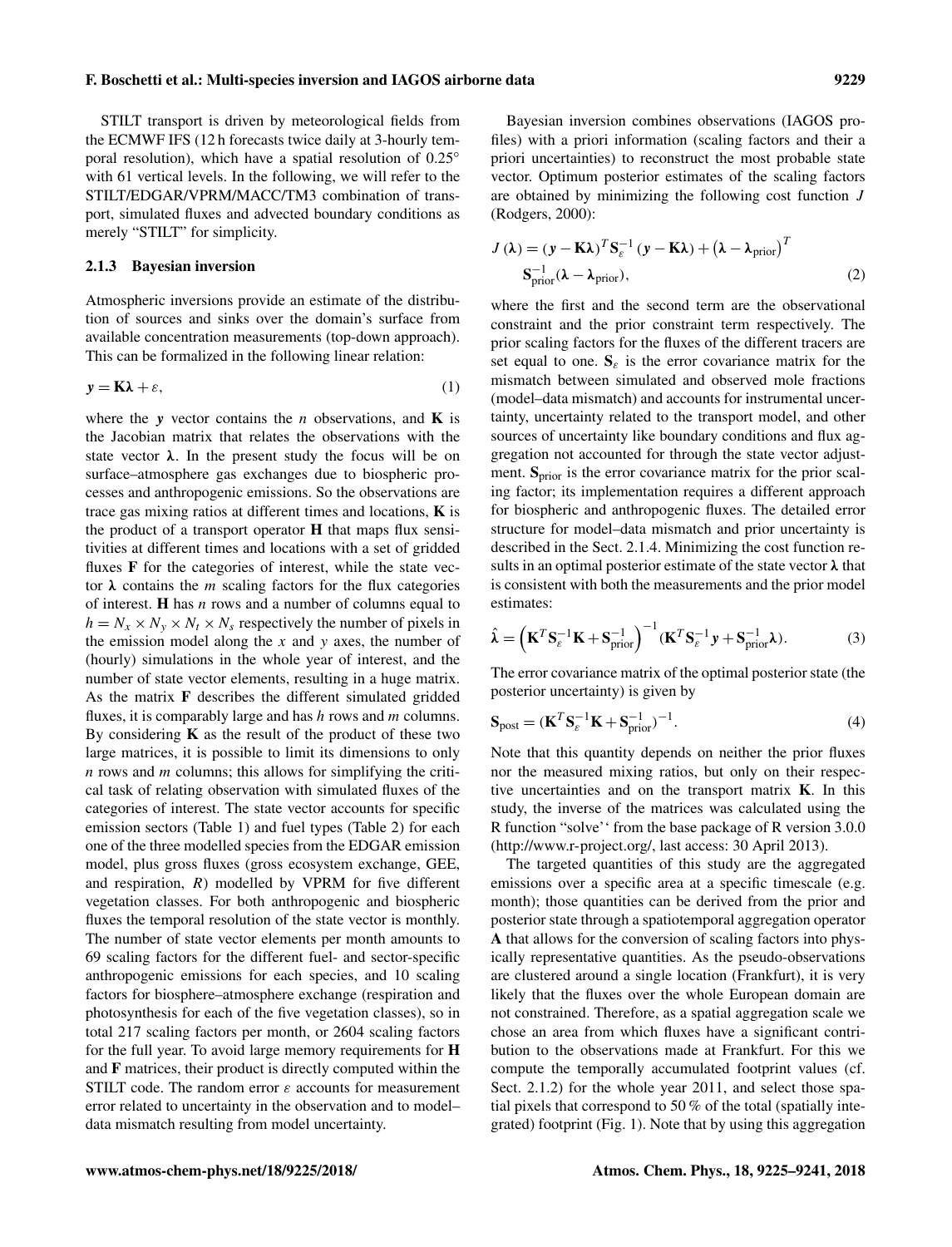

Figure 1. Cumulative sum of the ML footprints for all the flights into or out of Frankfurt airport (FRA) in the year 2011. The grey line delineates the 50 % footprint.

scale we assume perfectly known distribution within a given flux category that can result in aggregation error, especially with respect to biogenic fluxes, that are not as well known as anthropogenic fluxes. However, the chosen domain of aggregation is quite small, and the total anthropogenic fluxes are divided according to species, emission categories, fuel types, and months. This results in 69 degrees of freedom per month for each anthropogenic species and 10 degrees of freedom per month for the biospheric fluxes; for this reason we expect the aggregation error not to be a particularly important source of uncertainty. The prior and posterior uncertainty of these targeted quantities ( $\sigma_{prior}$  and  $\sigma_{post}$ ) is obtained by applying the aggregation operator to the respective uncertainty covariances:

$$
\sigma_{\text{prior}} = \sqrt{\mathbf{A}^T \mathbf{S}_{\text{prior}} \mathbf{A}} \text{ and } \sigma_{\text{post}} = \sqrt{\mathbf{A}^T \mathbf{S}_{\text{post}} \mathbf{A}}.
$$
 (5)

Different versions of the aggregation operator were created for this: emissions categories are aggregated according to different fuel types (coal, oil, gas, bio, waste, and other) and according to emission sectors (energy, transport, industry, buildings, agriculture, waste, and fossil fuel fires). Note that only these aggregated fluxes are optimized, not the individual gridded fluxes of the emission inventories.

To quantitatively assess the information provided by the inversion, the reduction of uncertainty in the posterior compared to the prior estimate is a useful measure. The uncertainty reduction (UR) is defined as

$$
UR = 1 - \frac{\sigma_{\text{post}}}{\sigma_{\text{prior}}}.
$$
\n(6)

The uncertainty reduction ranges from 0 (posterior as large as the prior uncertainty) to 1 (posterior negligible compared to the prior uncertainty).



Figure 2. Prior error correlation matrix (a) used in the multi-species inversion, and the respective components for modelled species (b), emission sectors  $(c)$ , and fuel types  $(d)$ . Matrix  $(a)$  is the elementwise product of matrices  $(b)$ ,  $(c)$ , and  $(d)$ . Each matrix has the same dimensions (2604  $\times$  2604) reflecting the length of the state vector. The matrices are shown for only 1 month here, for illustration. The grey lines indicate subsets of the flux categories according to different modelled species (blocks), ordered as follows from top to bottom and from left to right: anthropogenic  $CO<sub>2</sub>$ ,  $CO$ ,  $CH<sub>4</sub>$ , GEE, and respiration. In the single-species inversion, the correlation values in the off-diagonal blocks of matrix (b) are set to zero. In the complete matrix, correlation between fluxes from different months is also set to zero.

#### 2.1.4 Prior error structure

As in this study a multi-species inversion with  $CO$ ,  $CO<sub>2</sub>$ , and CH<sup>4</sup> is envisioned, we have the chance to exploit the correlations in the uncertainties of the different trace gases related to both a priori fluxes and model–data mismatch. This is particularly true for  $CO$  and  $CO<sub>2</sub>$  because they share a larger part of the emission sources, which implies correlations in the respective uncertainties. In the multi-species inversion, such information is stored in the areas of the error covariance matrices that describe covariance between different modelled species (off-diagonal "blocks" in Fig. 2b for S<sub>prior</sub> and Fig. 3b for  $S_{\varepsilon}$ ). In the single-species inversions, said covariance is set to zero, corresponding to a situation where the different species are completely independent of one another. Conversely, the measurement uncertainty is stored in the main diagonal of the  $S_{\varepsilon}$  (Fig. 3d).

We used a single year (2011) dataset restricted to the vertical profiles centred at the Frankfurt airport (FRA) and restricted to daytime during well-mixed atmospheric conditions (10:30 to 17:30 CET). The dataset contains 1098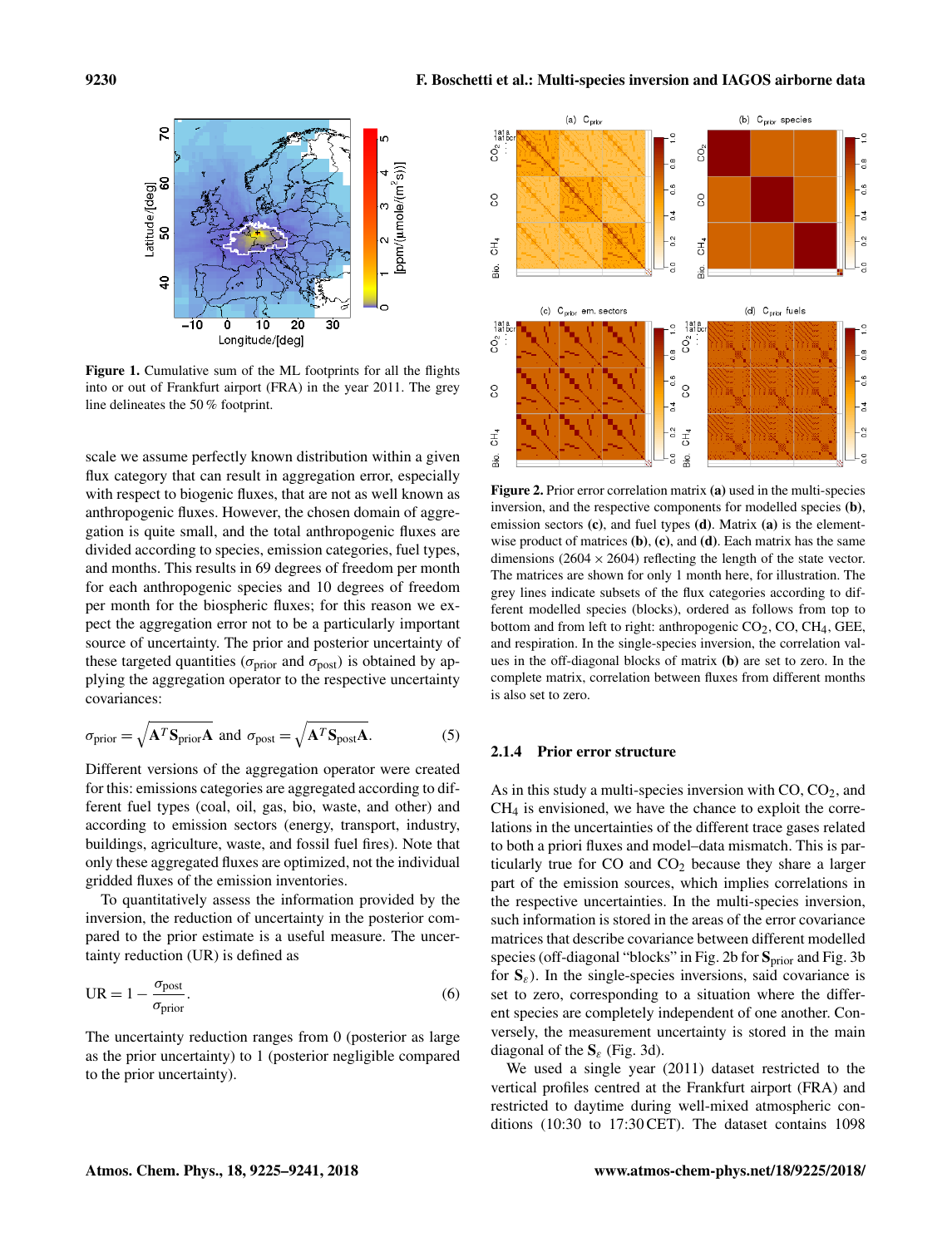pseudo-observations, 366 for each of the three observable species, whereas the state vector contains the scaling factors for 2604 flux categories, each equal to one in the prior.

The prior error covariance matrix can be expressed as follows:

$$
S_{prior} = C_{prior}\rho_{prior},\tag{7}
$$

where  $C_{prior}$  is the prior error correlation matrix (Fig. 2a) and  $\rho_{\text{prior}}$  is a prior rescaling matrix described in Sect. 2.1.5 (Fig. 4a). First we describe how  $C_{prior}$  is generated. The prior error correlation matrix is a square matrix of rank 2604, reflecting the length of the state vector, and results from the product of three components (Fig. 2b, c, and d) accounting for correlations between flux categories according to the modelled species, emission sectors, and fuel types respectively. In four different instances, a correlation of 0.7 is applied:

- 1. between different anthropogenic modelled species;
- 2. between GEE and respiration;
- 3. between different emission sectors;
- 4. between different fuel types.

Such a correlation implies that the explained variance for each constraint, everything else being equal, is roughly 50 % (0.7 to the square equals 0.49), with the rest remaining independent. In addition, the correlation between fossil-fuelrelated and biosphere-related scaling factors is zero, and the same holds for fluxes of different months, indicating complete independence from one another. In this study, we assume a certain annual total domain-wide flux uncertainty, and then break it down by sectors, fuels, and months by inflating the error. By assuming no correlation between different months we ensure maximum flexibility in the system to retrieve month-to-month changes based on the observations. We assume correlation between months is possible, but it has not been investigated here. It is unclear how good the seasonal variation in emissions from the inventories actually is; so in order to not rely too much on these we chose zero correlation. Investigating the effects of different correlation set-ups for the seasonal cycle could be the focus of future research.

#### 2.1.5 Prior error scaling

After having specified the prior error correlation matrix  $C_{prior}$ , we now describe how we rescale it to obtain  $S_{prior}$ ; for this task we rewrite Eq. (7) as

$$
S_{prior} = C_{prior}\rho_{prior} =
$$
  
= 
$$
\begin{pmatrix} C_{11} & C_{12} & C_{13} & 0 \\ C_{21} & C_{22} & C_{23} & 0 \\ C_{31} & C_{32} & C_{33} & 0 \\ 0 & 0 & 0 & C_{bio} \end{pmatrix}
$$

Table 3. Relative uncertainty of the prior fluxes aggregated domainwide and annually for the different cases.

|        | CO <sub>2</sub> | CO     | CH <sub>4</sub> |
|--------|-----------------|--------|-----------------|
| Case 1 | 20%             | 50 $%$ | 50 $%$          |
| Case 2 | 10%             | 50 $%$ | 50 $%$          |
| Case 3 | 10%             | 25%    | 25%             |

$$
\begin{pmatrix}\n1/\rho_1 \rho_1 & 1/\rho_1 \rho_2 & 1/\rho_1 \rho_3 & 0 \\
1/\rho_2 \rho_1 & 1/\rho_2 \rho_2 & 1/\rho_2 \rho_3 & 0 \\
1/\rho_3 \rho_1 & 1/\rho_3 \rho_2 & 1/\rho_3 \rho_3 & 0 \\
0 & 0 & 0 & \rho_{\text{bio}}^2\n\end{pmatrix},
$$
\n(8)

where each  $C_{ij}$  is a subset of the fossil fuel part of  $C_{prior}$ (block) as shown in Fig. 2, and each  $\rho_i$  is defined as

$$
\rho_i = \sqrt{\frac{\mathbf{A}_i^{'T} \mathbf{C}_{ii} \mathbf{A}_i'}{\left(\sum_j A_{ij}^{\prime} \varepsilon_i\right)^2}},\tag{9}
$$

where  $A'$  is the aggregation operator for annual fluxes over the full domain, and  $\varepsilon_i$  is the corresponding relative prior uncertainty, assuming the values specified in Table 3 for different cases. Case 1 is considered as the default case, with prior uncertainty values conservatively assumed to be 20 % for  $CO_2$ , and 50% for CO and CH<sub>4</sub>. Conversely,  $C_{bio}$  covers the biosphere part of  $\mathbf{C}_{\text{prior}}$ , and for  $\sum A_i \mathbf{c}_i$  for  $\rho_{\text{bio}}$  we use a prior uncertainty of  $0.54$  GtC y<sup>-1</sup>, as derived in Kountouris et al. (2018) for the VPRM model. The biospheric part of the prior error covariance matrix assumes no correlation with the fossil fuel species.

The posterior of each Bayesian inversion depends on its specific prior. As the multi- and single-species inversions have different prior uncertainty structures, the uncertainty reduction for targeted quantities cannot be directly compared (Eq. 4). To be able to compare the two inversions, we require that the a priori aggregated uncertainty of the targeted quantities remains the same, and distribute it differently each time; the prior rescaling matrix  $\rho_{\text{prior}}$  is needed for this task. The benefits were tested for observations taken in different months and for three different error structures in the prior uncertainty. As a priori aggregated uncertainty we use a percentage of the aggregated modelled emissions for fossil fuels across the whole year. Table 3 shows the percentage values used for different cases.

#### 2.1.6 Model–data mismatch error structure

In an atmospheric inversion, the model–data mismatch from every uncertainty source (such as measurement uncertainty, transport model uncertainty, spatial representation error due to limited model resolution, and boundary condition inaccuracies) needs to be taken into account. In our inversion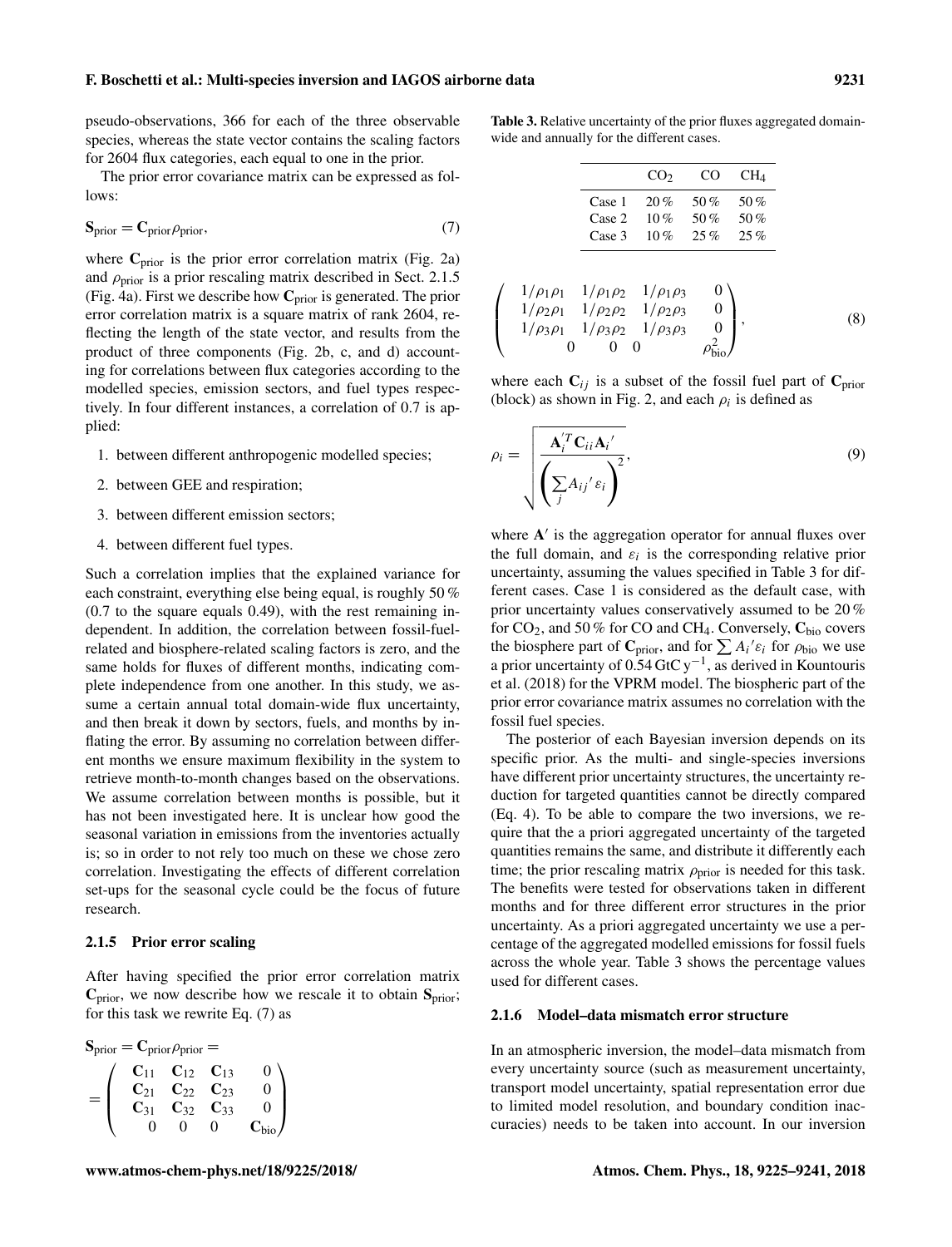

Figure 3. Model–data mismatch correlation matrix (a) used in the multi-species inversion, species correlation matrix  $S_s$  (b), temporal correlation matrix  $S_t$  (c), and squared measurement uncertainty (d). Note that the measurement uncertainty is expressed in ppm for  $CO<sub>2</sub>$ and ppb for CO and CH4. Each matrix has the same dimensions (1098  $\times$  1098) reflecting the length of the observation vector, but here only the data of July are plotted to increase visibility. The grey lines indicate different species in the observation vector (blocks), ordered as follows from top to bottom and from left to right: total  $CO<sub>2</sub>$ , CO, and CH<sub>4</sub>. In the single-species inversion, the correlation value in the off-diagonal blocks of matrix (b) is set to zero. The structure in  $S_s$  in (c) is a result of the uneven temporal distribution of the observations within the month.

scheme, we parameterize both the transport model uncertainty and the measurement uncertainty, with the latter playing a minor role. The model–data mismatch covariance matrix  $(S_{\varepsilon})$  is constructed according to the following equation:

$$
\mathbf{S}_{\varepsilon} = \mathbf{C}_{\mathbf{s}} \mathbf{C}_{\mathbf{t}} \varepsilon_{\text{tran}}^2 + \varepsilon_{\text{meas}}^2,\tag{10}
$$

where  $C_s$  accounts for correlations between different observed species (Fig. 3b),  $C_t$  accounts for the temporal correlation (Fig. 3c),  $\varepsilon_{\text{tran}}$  is the total transport error, and  $\varepsilon_{\text{meas}}^2$ accounts for all of the non-transport-related errors like spatial representation error and lateral boundary conditions (Fig. 3d).

The assumed measurement uncertainty is 1 ppm for  $CO<sub>2</sub>$ , 20 ppb for CO, and 20 ppb for CH<sub>4</sub>, while  $\varepsilon_{\text{tran}}$  is time dependent and assumed to be proportional to the modelled enhancement due to regional fluxes. The assumed measurement uncertainty is higher than the expected instrument precision because it also includes in addition the uncertainties related to spatial representation and lateral boundary conditions.  $\varepsilon_{\text{tran}}$  is characterized as follows by different components in the vertical and horizontal domain:

$$
\varepsilon_{\text{tran}} = \text{enh}_{\sqrt{\left(\varepsilon_{\text{tran}\_h}^2 + \varepsilon_{\text{tran}\_v}^2\right)}},\tag{11}
$$

where enh indicates the modelled enhancement, and both the horizontal transport error  $\varepsilon_{\text{tran-h}}$  and the vertical transport error  $\varepsilon_{\text{tran}}$  are characterized as percentage error;  $\varepsilon_{\text{tran}}$  is assumed to be 50%, while  $\varepsilon_{\text{tran}}$  v is a profile-specific relative error with a mean value of about 10 %. The vertical transport error accounts for the fact that the shallower the mixed layer is, the more difficult it is to model the atmosphere. We assume that after  $z_i$  correction the remaining error is of the order of 50 m (related to the vertical resolution of the profile data), so the relative error  $\varepsilon_{\text{tran}_v}$  is assumed to be the ratio of 50 m to the modelled  $z_i$ ; in this way we obtain an error that gets larger the shallower the mixed layer is. For the horizontal component, an uncertainty of 50 % is a conservative estimate based on Lin and Gerbig (2005), where the horizontal transport error is found to be 5.9 ppm for  $CO<sub>2</sub>$ . This, combined with about 10 ppm of drawdown in the mixed layer relative to the free troposphere, gives something like 50 % error in the regional flux signal. The vertical component is so much smaller in percentage since the simulated mixing ratios are already corrected for mismatch between modelled and observed  $z_i$ .

In the multi-species inversion, the transport error correlation across species is 0.7 (Fig. 3b), while in the singlespecies inversion this is set to zero. Time correlation is assumed to decay exponentially with an exponential constant of 12 h. The between-species correlation for model–data mismatch related to transport uncertainty reflects the fact that species are partially co-emitted and share the same atmospheric transport (and its related uncertainty).

#### 2.2 Synthetic experiment

#### Pseudo-data generation

As explained in the introduction, in situ measurements are not available for all of the three trace gases of interest, but only for CO. For this reason this paper aims to evaluate the benefits of a multi-species inversion over a corresponding single-species inversion by performing a synthetic experiment, using pseudo-observations derived by perturbation of the model outputs based on a priori state vector values. More precisely, the pseudo-observation vector is obtained by matrix multiplication between the Jacobian matrix  $K$  and what we assume to be the true state vector. The true state vector itself is obtained by using the sum of the prior state vector (all values equal to one) and a random realization of the prior error, truncated to avoid negative state vector values. In detail, the error realization is obtained by multiplying a randomly generated, normally distributed vector with the prior error covariance matrix. This ensures that such a realization has the same error correlation as the prior uncertainty. Where the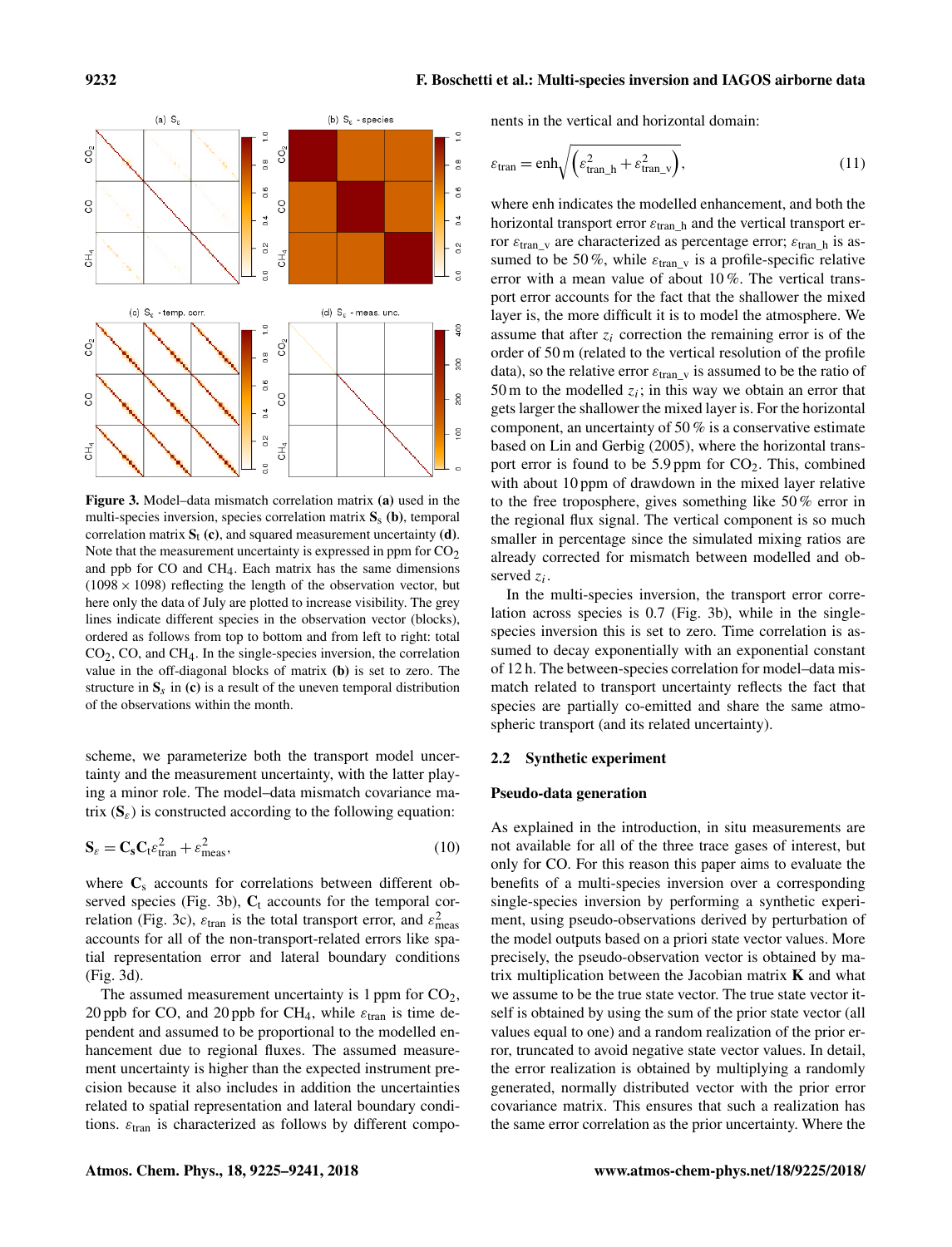

Figure 4. The final rescaling matrix  $\rho_{\text{prior}}$  (a) and the prior error covariance matrix  $S_{prior}$  (b). Note that  $\rho_{prior}$  can be defined as the element-wise ratio of  $S<sub>prior</sub>$  to  $C<sub>prior</sub>$ .

result of such matrix-vector product is negative, the same operation is performed recursively until all elements of the state vector are positive. This ensures that the difference between the true and prior state vector has the same error correlation structure as described by the prior error covariance matrix.

#### 3 Results and discussion

Before evaluating the performance of the inversion scheme in reducing the uncertainty of the state space, a closer look at the ability of the modelling framework to reproduce the enhancements is necessary. Unfortunately, this can be done only for CO as actual measurements are not available for the other species. Figure 5 shows the mean daily enhancement of the three fossil fuel species for both observations and model outputs using prior emissions. A common feature of the three trace gases is that lower values tend to occur during summer time due to better mixing of the atmosphere. Conversely, enhancement values tend to be higher during winter, reflecting the more stratified atmosphere of the cold months.

In Fig. 5 the modelled CO plot was multiplied by a factor of 2.8, corresponding to the mean ratio between observed and modelled CO enhancements, similar to what was found in Boschetti et al. (2015). Mixing ratio values are highly variable, but the model provides a good indication of the temporal variation of the ML enhancement; the squared correlation coefficient between observed and modelled CO enhancements is 0.62, while the standard deviation of corrected model and observation residuals is 85 ppb; note that by not accounting for the  $z_i$  correction, such values would be 0.56 and 87 ppb respectively. The median of the mixing ratio enhancement for the three trace gases is  $2.8$  ppm for  $CO<sub>2</sub>$ , 18.6 ppb for CO, and 26.6 ppb for  $CH_4$ . For  $CO_2$  this seasonal difference is enhanced due to the simultaneous presence of both anthropogenic and biogenic emissions. During summer, values are slightly negative due to strong photosynthesis fluxes from growing vegetation from the active combined with deeper vertical mixing. Negative values arise in 31 % of the cases predominantly during the warmer months, implying that during the growing period uptake by photosynthesis dominates over release from combustion and respiration. Both CO and CH<sup>4</sup> experience higher values during winter due to the shallow mixed layer usually associated with cold temperatures, and lower values during summer as higher temperatures cause the mixed layer to reach higher altitudes; differences related to seasonal domestic heating and transportation may also play a role. In addition, enhancement for both species is occasionally negative, most likely owing to advection of polluted air masses in the free troposphere. An alternative explanation is that strong winds at lower heights can disperse the emissions in the boundary layer and create a situation in which the mixing ratio in the FT is higher than in the ML.

Figure 6 shows the prior and posterior error covariance matrices for the base multi-species inversion. Note that  $CO<sub>2</sub>$ from anthropogenic emissions is assumed to be independent from biogenic emissions; therefore prior error correlation between these categories is zero. The posterior error covariance matrix for the multi-species inversion (Fig. 6b) shows lower values corresponding to an average uncertainty reduction of 23 % across all state vector elements, while the posterior error covariance matrix for the single-species inversion (not shown) is characterized by a mean uncertainty reduction of 20 %. This result implies that the multi-species inversion improves the uncertainty reduction by roughly 15 %. Negative values in the posterior error correlation matrix are to be expected because different categories are bound together by correlations and therefore are not free to vary independently.

Figures 7 and 8 show a priori, a posteriori, and "true" fluxes related to different aggregated fuel types and to different emission categories as described in Tables 1 and 2 for the months of July and December. Figure 8 also shows the biospheric contribution (as absolute values) scaled down by a factor of 10. As is to be expected, the biospheric contributions show strong differences according to the seasonal cycle, while anthropogenic emissions remain rather stable. However, it is worth pointing out that while the fossil fuel prior is similar for both months, the assumed truth can be rather different due the random assignment of the prior error realization. In most cases, the posterior adapts and is therefore closer to the truth than the prior; the posterior uncertainty is also visibly reduced, as expected. Regarding the different tracers,  $CO<sub>2</sub>$  and  $CO$  show a somewhat similar pattern indicating a partial overlap in dominating emission categories while CH<sub>4</sub> is dominated by different contributions in both fuel types and emission categories.

Our modelling framework is currently not well suited to account for unreported sources of CH<sub>4</sub> due to the lack of information about natural gas and oil production operations, or from recent and old mining areas. Many recent studies have discussed the problem, mainly referring to shale basins exploited via hydraulic fracturing in the USA (e.g. Kort et al., 2016; Karion et al., 2015; Lyon et al., 2015). For example, Karion et al. (2015) concludes that EDGAR underesti-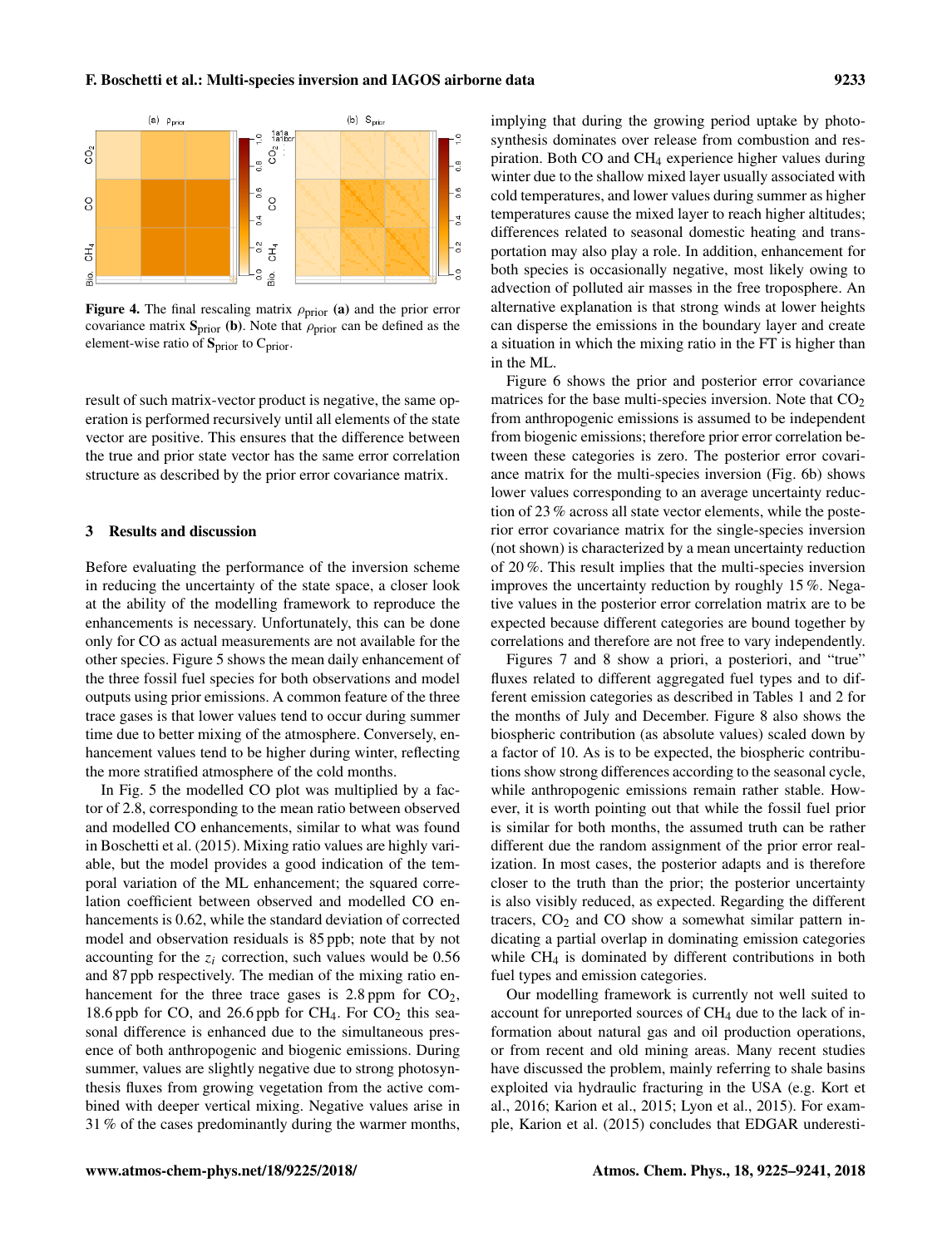

Figure 5. Mean daily enhancement of mixed layer vs. free tropospheric mole fractions. Modelled mixing ratios are shown as black lines, while the observed CO is shown as a blue line. Note that the modelled values for CO have been multiplied by a factor of 2.8, corresponding to the mean ratio between observed and modelled CO enhancements, to match the observed values.



Figure 6. Prior error covariance matrix (a) and corresponding posterior error covariance matrix (b).

mates methane emissions associated with oil and gas industry by a factor of 5 in the USA. However, the situation over the European continent may be quite different. In a review about risk assessment of shale gas development in the UK, Prpich et al. (2015) reports that the European Union is generally much more cautious about unconventional oil and gas sources, while a recent study on a methane plume over the North Sea (Cain et al., 2017) concluded that the bulk signature of said plume originated from on-shore coal mines and power stations in the Yorkshire area.

In general, the absence of some emission sources in an inventory is equivalent to the assumption of having point sources not included in the emission map, but still contributing to the measurements. The inversion scheme would typically react to this by assigning such point sources in some other sectors to another fuel type. As a result, the posterior enhancements would be biased low in proximity of those point sources, and (slightly) biased high for influences from other regions with the same sector or fuel type. This issue should definitely be considered in future study making use of actual  $CO$ ,  $CO<sub>2</sub>$ , and  $CH<sub>4</sub>$  observations from IAGOS but



Figure 7. Prior, posterior, and true (pseudo-data) fluxes in physical units aggregated for different fuel types. Note that as the true fluxes are the result of a random perturbation of the prior, they do not describe an actual situation in the physical world. So, for example, the fact that the true value of  $CH<sub>4</sub>$  fluxes in July is lower than the same value in December should not be surprising.

has limited effects on this paper, as our main focus is on the benefits of inter-species correlation on the posterior uncertainty in a synthetic experiment.

Note that our modelling framework does not allow for simulating CO biogenic fluxes during the growing season. Warm days in summer correspond to large amount of biogenic volatile organic compounds (VOCs) being emitted from vegetation, producing CO at non-negligible levels. According to Hudman et al. (2008), anthropogenic emissions account for only 31 % of CO emissions in the USA during summer. Conversely, according to estimates from EDGAR, CO an-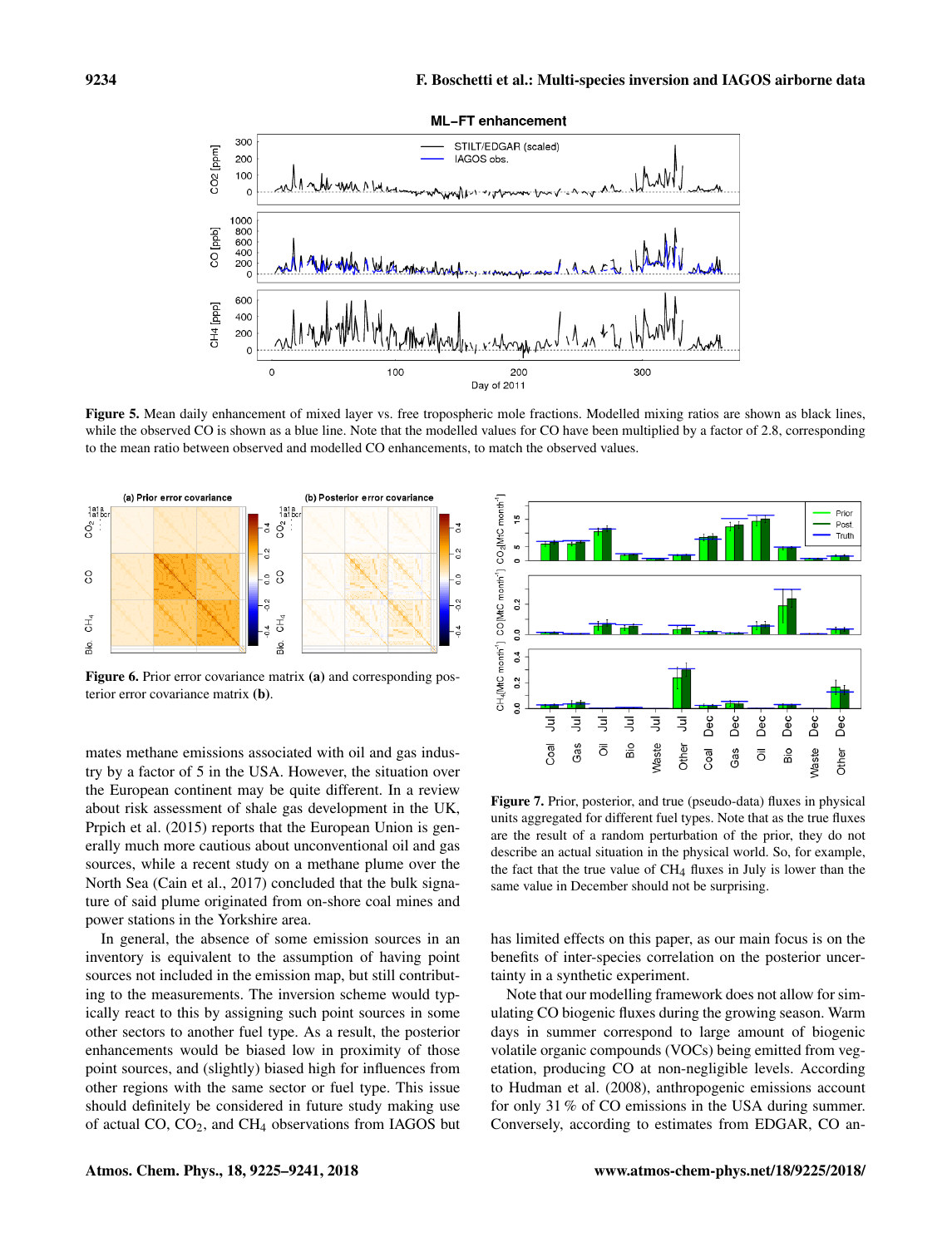



Figure 8. Prior, posterior, and true (pseudo-data) fluxes in physical units aggregated for different emission sectors for  $CO<sub>2</sub>$  (a),  $CO$  (b), and CH4 (c). Absolute values of biosphere–atmosphere exchange fluxes of  $CO<sub>2</sub>$  are included in (a), but scaled down by a factor of 10. Note that as the true fluxes are the result of a random perturbation of the prior, they do not describe an actual situation in the physical world. So, for example, the fact that the true value of CO for transport in July is higher than the same value in December should not be surprising.

thropogenic emissions during summer are about 18 % of the annual anthropogenic emissions. Combining these two results, one could conclude that CO production from biogenic sources accounts for roughly 42 % of total annual CO emissions.

 $CO<sub>2</sub>$  and  $CO$  are dominated by combustion sectors (Fig. 8). The most important emission sectors for  $CO<sub>2</sub>$  are energy, industry, transport, and building, each contributing  $7-10$  in July and  $6-14$  MtC month<sup>-1</sup> in December. Dominant fuels (Fig. 7) for  $CO<sub>2</sub>$  are coal, gas, and oil, whose prior fluxes (pseudo-data) have a magnitude of 6– 11 Megatons of carbon per year (MtC month−<sup>1</sup> ) in July and 8–14 MtC month−<sup>1</sup> in December. For CO the most important emission sector is heating of buildings during winter, contributing a flux of 0.19 MtC month−<sup>1</sup> . Contributions from industry and transport dominate during summer, with magnitudes of 0.04 and 0.05 MtC month−<sup>1</sup> , respectively. The dominant fuel for CO is biofuel with 0.19 MtC month<sup>-1</sup> emissions during winter. The secondary industrial and transport contributions originate in summer from oil and biofuels with a magnitude of  $0.06-0.08$  MtC month<sup>-1</sup> and from agricultural waste burning with a magnitude of 0.06–0.11 MtC month<sup>-1</sup>.

Contrary to  $CO<sub>2</sub>$  and  $CO<sub>2</sub>$ . CH<sub>4</sub> is determined by noncombustion sectors, more specifically by a contribution of 0.15 MtC month−<sup>1</sup> flux from agriculture (manure management and rice cultivation) in July with secondary contributions from waste and energy with a magnitude of roughly  $0.06-0.08$  MtC month<sup>-1</sup> in both July and December. Other non-combustion sectors, in particular wastewater treatment and landfills contribute to a total of 0.16– 0.24 MtC month−<sup>1</sup> of emissions. These non-combustion sectors contribute to less than 20 % of total  $CO<sub>2</sub>$  emissions, with 1.13 MtC month−<sup>1</sup> from the cement and lime industry and less than 20 % of the total CO emissions (0.03 MtC month−<sup>1</sup> from the metal industry).

The contribution to  $CO<sub>2</sub>$  from biospheric primary production (a sink for atmospheric  $CO_2$ ) is about 100 MtC month<sup>-1</sup> in July, which drops to almost zero in December, while respiration values are  $50$  MtC month<sup>-1</sup> in July and roughly 15 MtC month−<sup>1</sup> in December.

As further assessment of the inversion performance, we tested the ability of the inversion scheme to capture the truth compared with a perturbed version of the prior. Such perturbed version is obtained by adding a random distribution with mean and standard deviation equal one to the prior state space, similar to how the truth is obtained. For each simulated species we calculated the total annual fluxes for prior, posterior, truth, and perturbed prior. From these total fluxes we then derive the overall residual between prior and truth, posterior and truth, and perturbed prior and truth. It is clear from Table 4 that while the overall bias between posterior and truth is lower than the prior–truth bias, the bias between perturbed prior and truth is much higher, implying that the performance of the inversion is not an artifact of the pseudo-data generation. In addition, it was found that the truth–posterior bias of the multi-species inversion is mostly slightly lower compared to the single-species inversion. The difference is between −2.2 and 7.6 %, according to the simulated species, with an overall value of 0.3 %.

Improper characterization of the error correlation may result in systematic bias in the posterior estimate. As mentioned in Sect. 2.1.6, inter-species correlation, the correlation between different fuel types and the correlation between different emission sectors in  $S<sub>prior</sub>$ , is assumed equal to 0.7 (Sect. 2.1.4). To assess how well the system will reproduce the true fluxes with incorrectly specified correlations, a series of experiments was performed in which the inter-species correlation in  $S_{\epsilon}$  remains equal to 0.7, while the three correlation coefficients in  $S<sub>prior</sub>$  assume different values ranging from 0.1 to 0.9. Table 5 shows the residuals between total annual posterior fluxes and total annual true fluxes for the five simulated species, derived similarly as for Table 4. We found that for all species the uncertainty reduction increases with correlation. More precisely, from correlation 0.1 to 0.9, the annual uncertainty reduction for anthropogenic  $CO<sub>2</sub>$  increases from 26.6 to 51.7 %, while the increase is lower for GEE (from 72.4 to 73.1 %) and respiration (from 39.3 to 41.3 %) because the biospheric fluxes are independent from other species. For CO, the uncertainty reduction increases from 60.7 (with correlation 0.1) to 66.4 % (with correlation 0.9). The annual uncertainty reduction for CH<sub>4</sub> increases from 60.5 to 67.5 %.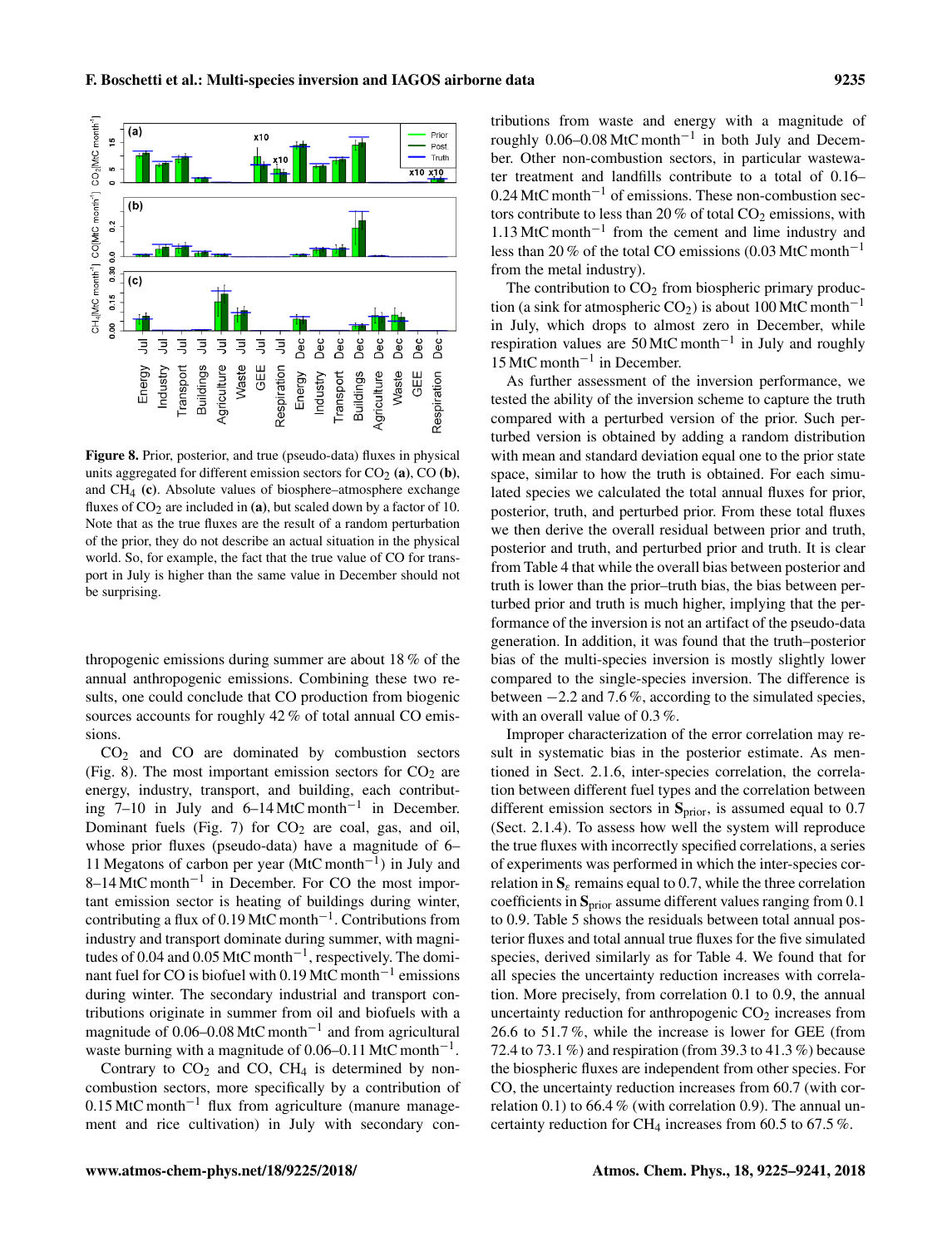$06$ 

Table 4. Overall bias for different species between the prior and both posterior and perturbed prior. The percentage values in parentheses are the corresponding prior–truth bias.

|                    | Prior-truth<br>$(MtCv^{-1})$ | Posterior-truth<br>$(MtC y^{-1})$ | Pert. prior-truth<br>$(MtC y^{-1})$ |
|--------------------|------------------------------|-----------------------------------|-------------------------------------|
| CO <sub>2</sub> FF | $-14.2$                      | $1.5(-111\%)$                     | $-8.8(-38%)$                        |
| CO                 | $-0.95$                      | $-0.29(-69%)$                     | $-1.08 (+13\%)$                     |
| CH <sub>4</sub>    | 0.36                         | $0.11(-68\%)$                     | $0.84 (+133\%)$                     |
| <b>GEE</b>         | $-81.8$                      | $-17.9(-78%)$                     | $-116.8 (+43%)$                     |
| Respiration        | 39.5                         | $20.6(-48\%)$                     | $62.2 (+58\%)$                      |

In addition, the posterior–truth biases are always lower than the prior–truth biases. The posterior uncertainty values  $(1\sigma)$  are usually larger then the corresponding bias values as expected, except for CO and for CH<sup>4</sup> with prior correlations equal to 0.9. Thus the posterior is not significantly different from the truth. Conversely, the prior (not shown) is significantly different from the prior in the majority of cases for fossil fuel fluxes, and in some cases also for biogenic fluxes. The effect of assuming the incorrect error correlations appears to be in general small, possibly implying a relative robustness of our methods. Following this result, the fact that  $CH<sub>4</sub>$  is only partially co-emitted with  $CO<sub>2</sub>$  and  $CO$  should not affect the inversion in a strong way. For all of the experiments, the residuals between true and posterior fluxes are lower than residuals between true and prior fluxes for each of the simulated species; the difference between the cases with maximum and minimum residuals is around 4.2 %. In addition, we found that the posterior aggregated fluxes in the nine experiments are not significantly different from each other, implying that the system is fairly robust against errors in the assumed inter-species correlation.

Before investigating the benefits of correlations between different tracers, it is worthwhile to evaluate the uncertainty reduction in the monthly budgets for all five modelled species (Fig. 9, based on targeted spatial domain in Fig. 1). The first thing to note is that for all of the five trace gases the posterior uncertainty is lower than the prior one, as it should be. In addition, prior uncertainty varies through the year, reflecting modulation in emission fluxes obtained by adding activity factors to describe the seasonal, weekly, and daily cycle.

Prior uncertainty assumes values around 0.4–  $0.6$  MtC month<sup>-1</sup> for CO<sub>2</sub>, 5-15 ktC month<sup>-1</sup> for CO, and 15 ktC month<sup>-1</sup> for CH<sub>4</sub>. For GEE the prior uncertainty is between 0.3 and 46.7 MtC month<sup>-1</sup>, and for respiration it is 5.1–19.0 MtC month<sup>-1</sup>. Posterior uncertainty for  $CO_2$ is 0.24–0.38 MtC month<sup>-1</sup> for fossil fuel emissions, 0.3– 9.9 MtC month<sup>-1</sup> for GEE, and 3.1–10.4 MtC month<sup>-1</sup> for respiration, while it has a range of 3.3–4.7 for CO and  $2.7-7.0$  ktC month<sup>-1</sup> for CH<sub>4</sub>. Mean uncertainty reduction of the monthly values is 38 % for fossil fuel emissions of  $CO<sub>2</sub>$ , 41 % for GEE, and roughly 45 % for respiration, 63 % for CO, and about 67 % for CH<sub>4</sub>. It is worth pointing out that

 $0.4$ CO<sub>2</sub> comb Prior unc  $0.2$ Exchange flux uncertainty (prior and posterior) mult Post. unc..  $[MtC$  month<sup>-1</sup> ost unc  $0.0$ CO<sub>2</sub> resp 15 [MtC month  $10$  $\overline{5}$  $\mathbf 0$ CO2 photosynth  $40$ 30 [MtC month<sup>-1</sup> 20  $10$  $\mathbf c$ co  $10$ [ktC month<sup>-1</sup>] 5  $\begin{smallmatrix} 0\ 25 \ 20 \end{smallmatrix}$ CH<sub>4</sub> [ktC month<sup>-1</sup>]  $\overline{15}$  $10$ 5  $\overline{c}$ Jan de<br>T Åpr  $\overline{5}$ ョ Aug qes Oct š Dec ylar vav Month of 2011

Figure 9. Comparison between prior and posterior monthly uncertainties for the five tracers. The posterior uncertainty is plotted for both the multi-species inversion, accounting for inter-species correlations, and the single-species inversion, in which all of the species are independent. Both prior and posterior uncertainty are expressed in physical units. The spike in the prior methane uncertainty estimate for the month of March depends on the emission inventory and is related to the cycle of agricultural activities.

such values are higher than the mean uncertainty reduction in the scaling factors  $(23\%)$ ; this happens because the most representative emission sectors are those influencing the observations the most and thus are also the most constrained.

In addition, note that in this case, the posterior uncertainties for single- and multi-species inversions are similar for the modelled species, with the exception of the  $CO<sub>2</sub>$  anthropogenic contributions. To generalize this last result, we tested the benefit of a multi-species inversion for the different cases of prior uncertainty values shown in Table 3. As an indicator for the benefit of including correlation between different species, we use the ratio between posterior uncertainty of the multi-species inversion and the posterior uncertainty of the corresponding single-species inversion. A value of 1 means that there is no benefit from adding an inter-species correlation to the inversion, while values greater than 1 mean that a multi-species inversion is even less constrained than a single-species one. We expect this indicator to be less than 1, meaning that inter-species correlations actually improve the constraint power of the inversion. As before, we consider here the uncertainties of the retrieved budgets for the 50 % footprint, where the surface influence is strongest (Fig. 1). Values of this uncertainty ratio for the different trace gases as function of month are shown in Fig. 10 for the different cases listed in Table 3. The benefit of including inter-species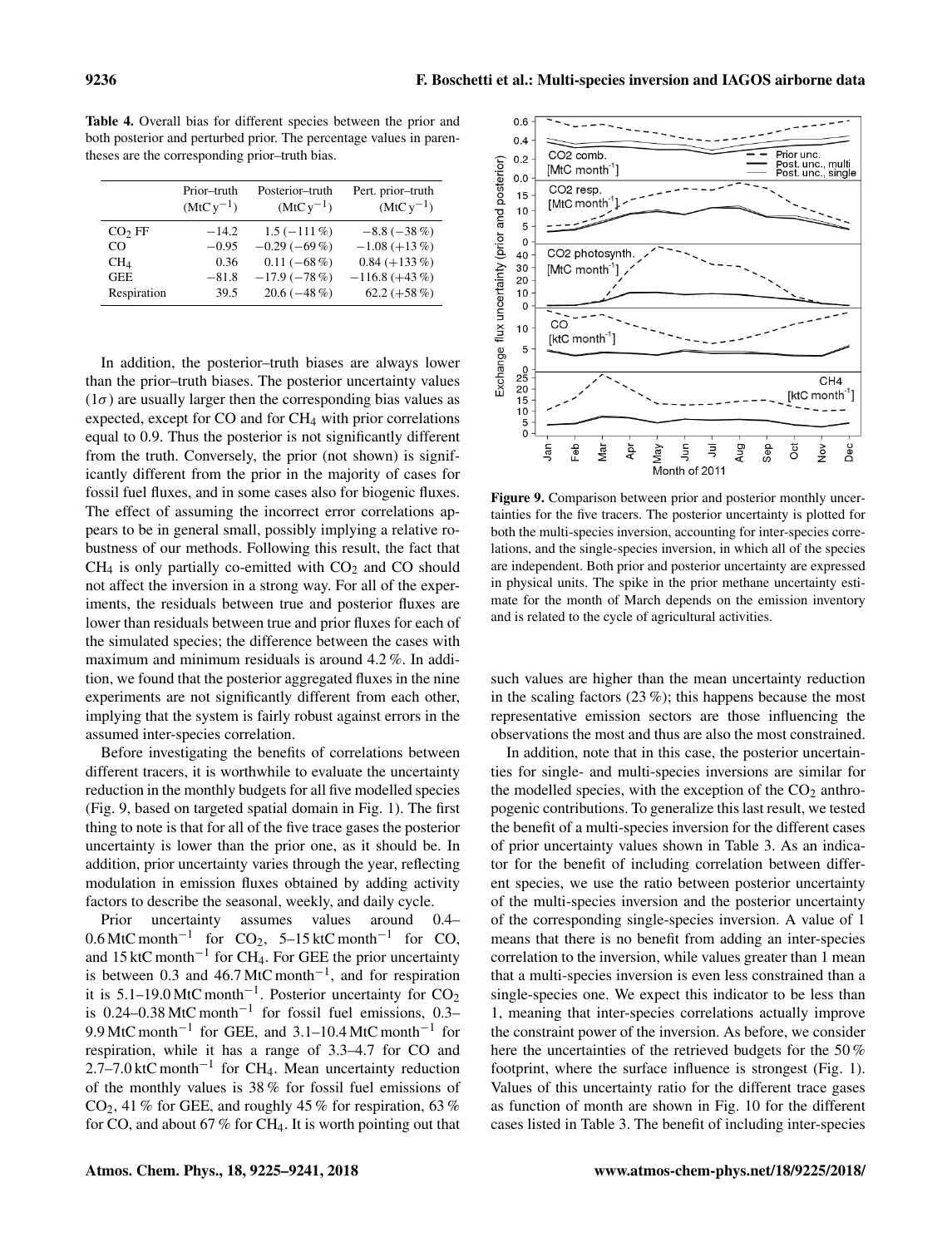Table 5. Residuals between total annual posterior fluxes (post) and total annual true fluxes (truth) for the five simulated species (in MtC y<sup>-1</sup>) and different inter-species correlation values in the prior error covariance matrix (first column). The corresponding posterior uncertainty was added for each post–truth value.

| Correlation | Post-truth $CO2 FF$ | Post-truth CO  | Post-truth $CH4$ | Post-truth GEE   | Post-truth respiration |
|-------------|---------------------|----------------|------------------|------------------|------------------------|
| 0.1         | $-6.3 \pm 16.4$     | $-0.3 \pm 0.2$ | $-0.1 \pm 0.3$   | $-18.5 \pm 23.6$ | $-19.0 \pm 27.5$       |
| 0.2         | $-4-4 \pm 16.1$     | $-0.3 \pm 0.2$ | $0.0 \pm 0.3$    | $-18.6 \pm 23.5$ | $-19.2 \pm 27.4$       |
| 0.3         | $-2.7 \pm 15.9$     | $-0.3 \pm 0.2$ | $0.0 \pm 0.3$    | $-18.6 \pm 23.4$ | $-19.5 \pm 27.3$       |
| 0.4         | $-1.3 \pm 15.6$     | $-0.3 \pm 0.2$ | $0.0 \pm 0.3$    | $-18.5 \pm 23.4$ | $-19.7 \pm 27.3$       |
| 0.5         | $-0.1 \pm 15.2$     | $-0.3 \pm 0.2$ | $0.0 \pm 0.2$    | $-18.4 \pm 23.3$ | $-20.0 \pm 27.2$       |
| 0.6         | $0.8 \pm 14.6$      | $0.3 \pm 0.2$  | $0.1 \pm 0.2$    | $-18.2 \pm 23.2$ | $-20.3 \pm 27.1$       |
| 0.7         | $1.5 \pm 13.7$      | $-0.3 \pm 0.2$ | $0.1 \pm 0.2$    | $-17.9 \pm 23.2$ | $-20.6 \pm 26.9$       |
| 0.8         | $1.9 \pm 12.4$      | $-0.3 \pm 0.2$ | $0.2 \pm 0.2$    | $-17.6 \pm 23.1$ | $-20.9 \pm 26.8$       |
| 0.9         | $1.5 \pm 10.4$      | $-0.4 \pm 0.2$ | $0.3 \pm 0.2$    | $-17.3 \pm 23.0$ | $-21.1 \pm 26.5$       |

correlations shown in Fig. 10 does not depend on different manifestations of the true fluxes, but only on the posterior uncertainty of the multi- and single-species inversions.

All of the species experience a reduction in the posterior uncertainty ratio due to the addition of inter-species correlation; said reduction is up to  $20\%$  for fossil fuel  $CO<sub>2</sub>$  and up to 10 % for the other species; in addition, anthropogenic  $CO<sub>2</sub>$  is more sensitive to the prior relative error values than CO and CH4. As the uncertainty of GEE and respiration is not modified, they show little to no variation for different cases (Fig. 10). There is a dependence of the benefit of the multi-species inversion over the single-species inversion on the prior uncertainty values (differences between Cases 1–3), with the largest difference for fossil fuel emissions of  $CO<sub>2</sub>$ . Interestingly for Case 2 with reduced prior uncertainty for fossil fuel  $CO<sub>2</sub>$  emissions the benefit nearly doubles over the default case (Case 1). Also reducing the prior uncertainties of CO and CH<sup>4</sup> emissions (Case 3) more or less compensates for this increase in benefit. The reason for both of these results is probably to be found in Eq. (8). In fact, changing the prior uncertainty in  $CO<sub>2</sub>$  emissions means to also change the off-diagonal blocks linking the different species together. However, by reducing the anthropogenic  $CO<sub>2</sub>$  uncertainty from 20 to 10% (Case 2), the diagonal block for  $CO<sub>2</sub>$  in the prior uncertainty changes by a factor of 4, while the offdiagonal blocks change only by a factor of 2. This effectively ties the emissions of  $CO<sub>2</sub>$  tighter to the emissions of the other species, resulting in greater benefit from a multi-species inversion over a single-species inversion. Conversely, when all prior uncertainties are reduced by a factor of 2 (Case 3), both diagonal and off-diagonal blocks are reduced by a factor of 4. This explains why Case 1 and Case 3 show similar benefit values. Note that the assumed prior uncertainties for the default case (Case 1) are quite conservative; therefore lower uncertainties were chosen for Cases 2 and 3. While the absolute benefit of adding inter-species correlation is not a gamechanger, it is worth pointing out that such improvement also comes with only slightly greater computational effort than multiple independent single-species inversions.



Figure 10. Benefit of a multi-species inversion over the corresponding single-species inversion (dotted line) per different species per months of the year. The benefit has been tested for the three different cases of Table 3. Note that  $CO<sub>2</sub>$  refers to fossil fuel emissions only, and RESP and GEE refers to the biospheric fluxes. Note that "unc." stands for uncertainty.

In order to assess the contribution of inter-species correlation in the prior uncertainty vs. that of model–data mismatch uncertainty, Fig. 11 also shows the resulting posterior uncertainty ratios for Case 1 (Table 3) from inversions only using prior or model–data mismatch correlation. For the anthropogenic component of  $CO<sub>2</sub>$ , the greatest constraint is given by the prior correlation, while for GEE, respiration, and CH<sup>4</sup> the strongest contribution is from the model–data mismatch correlation. In the case of CO, the inter-species correlations for different components are dominant for different months of the year. What makes CO sensitive to different correla-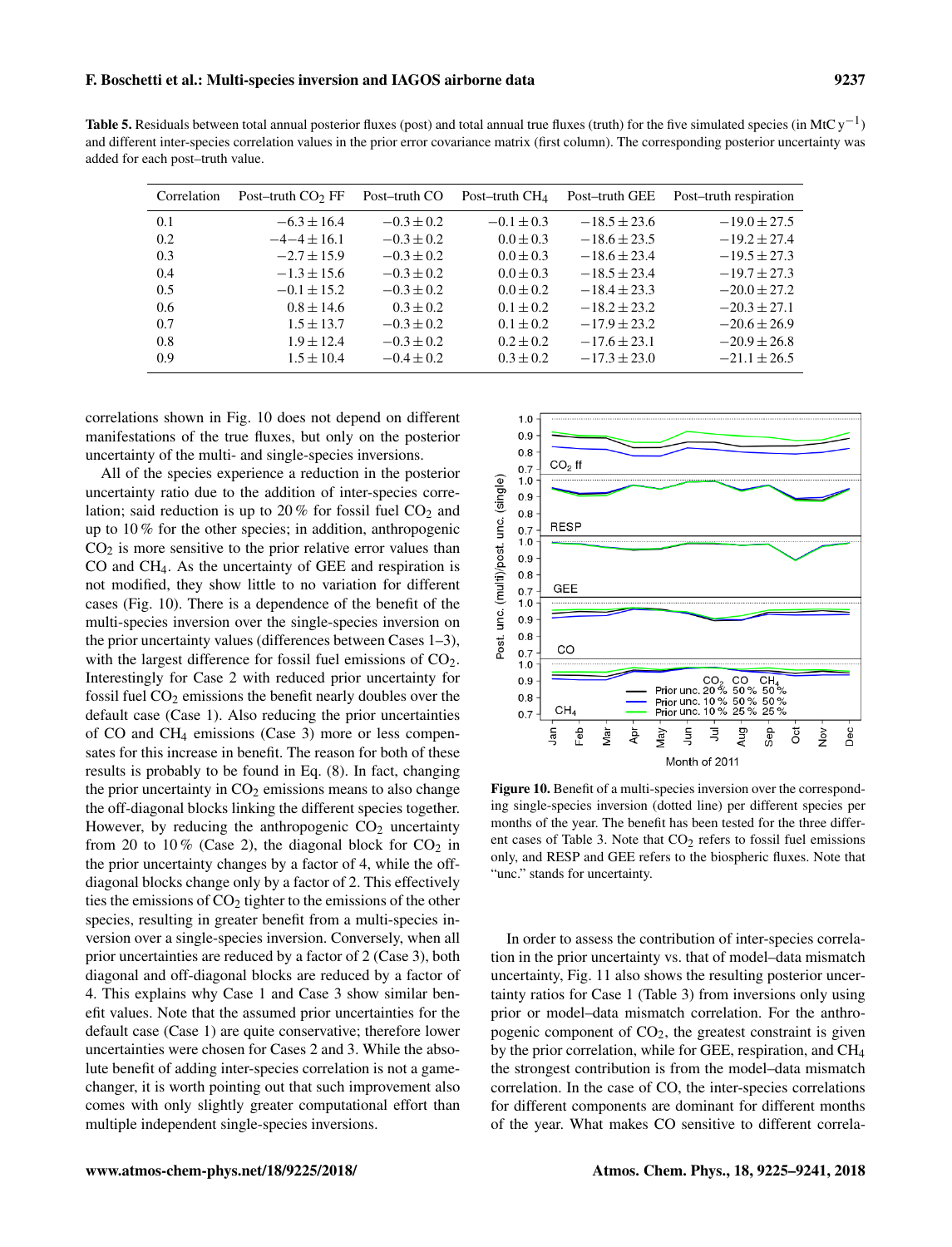

Figure 11. Benefit of a multi-species inversion over the corresponding single-species inversion (dotted line) per different species and month. The benefit has been tested for a "normal" inversion featuring both prior and model–data mismatch (mdm) correlation between different species (black) or only one of these two components (red and orange). Results refer to Case 1 of Table 3 (black line of Fig. 10). Values derived from Palmer et al. (2006) for the month of March are indicated with a diamond. Note that "unc." stands for uncertainty.

tion structures during different seasons is CO enhancement showing a stronger seasonal cycle compared to, for example, the fossil fuel component of the  $CO<sub>2</sub>$  enhancement, with average values of around 150 ppb (25 ppm for  $CO<sub>2</sub>$ ) for January and around 9 ppb (4 ppm for  $CO<sub>2</sub>$ ) for July. This results in a much weaker constraint on the CO emissions from the CO observations during summer, but there is still some constraint through the other species such as  $CO<sub>2</sub>$  via the a priori correlation in the emissions.

Palmer et al. (2006; in the following referred to as P06) studied the importance of inter-species correlation to improve inverse analysis using airborne data from the TRACE-P mission conducted in March/April 2001 over the western region of the Pacific Ocean. P06 derived a prior error correlation lower than 0.2 by analysing the uncertainty of emission factors from an Asia-specific emission inventory (Streets, 2003), which is significantly smaller than the correlation of 0.7 assumed in the present study. P06 deemed  $CO<sub>2</sub>-CO$  prior correlation greater than 0.5 to be unrealistic for the emissions in Asia, which is mostly associated with the uncertainty in emission factors for CO of 67 % for fossil fuel emissions and 240 % for biofuel emissions in China (P06 Table 1). However, for the European region used in the present paper we argue that values around 0.7 are appropriate. The resulting

uncertainty in the  $CO<sub>2</sub>-CO$  ratio, diagnosed from the prior error covariance matrix used in this study, is about 50 % for both biofuel and fossil fuel emissions in Europe, which we regard as reasonable. To compare results from P06 with those from the present study, ratios of posterior uncertainties resulting from inversions using correlations between  $CO<sub>2</sub>$  and CO of 0.7 in the prior uncertainties and to those using no correlations have been extracted from Fig. 7 in P06 and are also shown as orange diamonds in Fig. 11. It is easy to see that for anthropogenic  $CO<sub>2</sub>$ , the value derived from P06 is higher than in our study, while the two values are very similar for CO. Similarly, posterior uncertainty ratios using model–data mismatch correlations of  $0.7$  between  $CO<sub>2</sub>$  and  $CO$  are derived from Fig. 8 of P06 and are shown as red diamonds. In this case, the value derived from P06 is slightly lower than in our study for anthropogenic  $CO<sub>2</sub>$ , while the two are again very similar for CO.

From this comparison we can see that the estimates of the benefit of including inter-species correlation in atmospheric inversions in P06 and in this paper are of the same order of magnitude for anthropogenic  $CO<sub>2</sub>$  and almost identical for CO, suggesting a general continuity of results.

#### 4 Conclusions

The present paper presents a synthetic experiment aiming to evaluate the effects of exploiting correlations between different trace gases in an atmospheric inversion. We quantitatively described the capability of the modelling framework to reproduce observations, the performance of the inversion scheme in reducing the uncertainty of the different trace gases, and the benefits of multi-species inversions compared to corresponding single-species inversions. We also describe a method to re-scale different prior uncertainty covariance matrices so that the corresponding posterior uncertainties are actually comparable.

Where possible, we compared model outputs with available observations. Such comparison, possible only for CO, showed a good degree of agreement between the model and observations with an overall correlation of roughly 0.75; modelled values for CO enhancement underestimate the observed ones by a factor of roughly 2.8, compatible with what was found in Boschetti (2015). It is found that posterior uncertainty is much lower than the prior for all of the five simulated species. The mean uncertainty reduction for  $CO<sub>2</sub>$  emissions from fossil fuels is roughly 38 %, for GEE it is around 41 %, while for respiration it is roughly 44 %. For CO and  $CH<sub>4</sub>$  the uncertainty reduction is about 63 and 67% respectively. Finally, we described quantitatively the benefit of using multi-species inversions by exploiting correlations in different chemical species. It is found that considering correlations between different trace gases can reduce the posterior uncertainty by up to about 20 % for monthly fluxes. These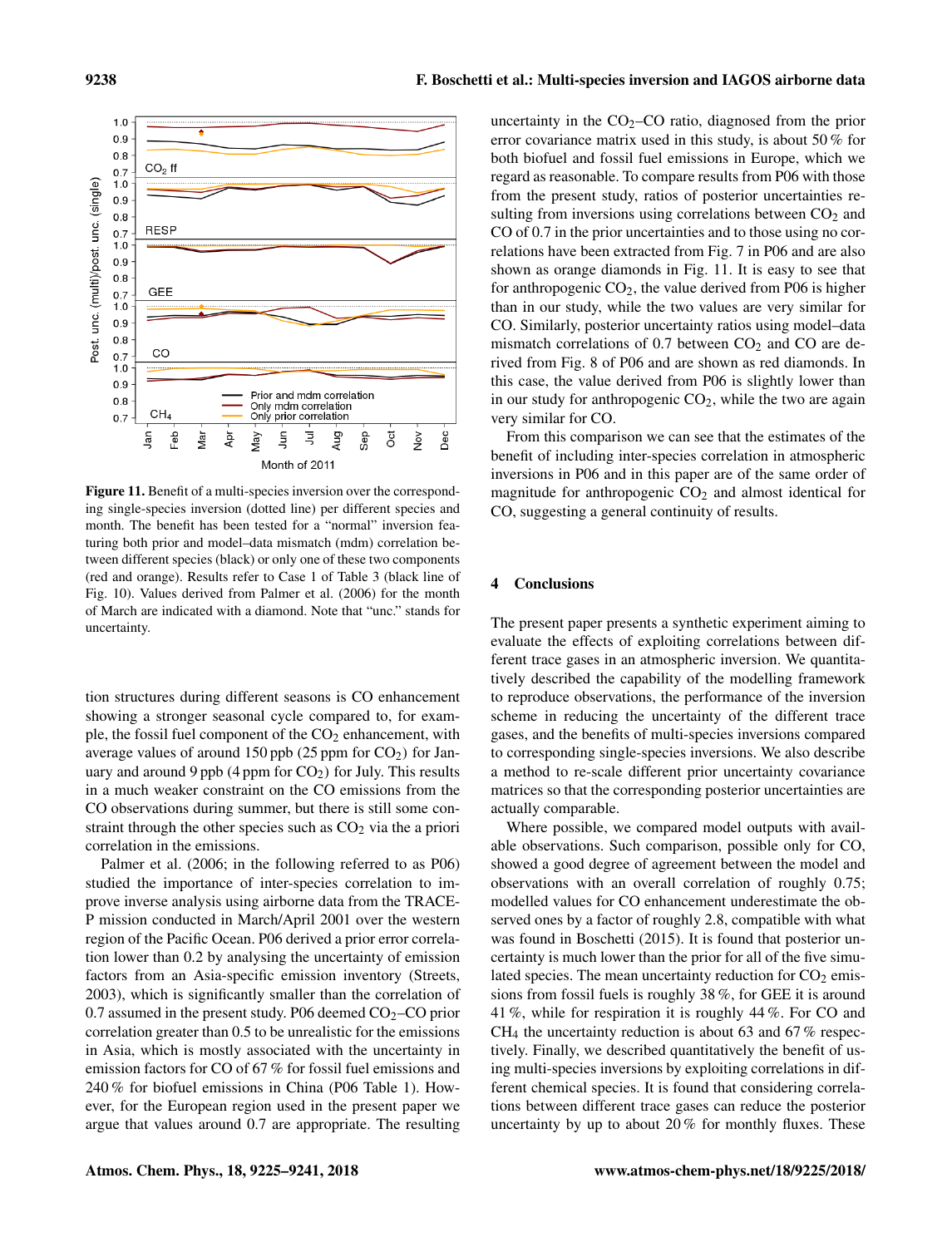benefits are however dependent on the error structure of the prior uncertainty.

The present paper paves the way for future studies using simultaneous measurements of different trace gases. This will be especially important in the context of the upcoming routine measurements of  $CO<sub>2</sub>$ ,  $CO<sub>2</sub>$ , and  $CH<sub>4</sub>$  vertical profiles within IAGOS. As IAGOS makes use of commercial airliners, such profiles will be collected in the vicinity of major international airports, and hence in the vicinity of major metropolitan areas, where many different human activities take place simultaneously. In such a context, any improvement in the constraint of atmospheric inversions will be particularly useful. A possible improvement in this analysis would be to evaluate the effects of different correlation factors specific to different pairs of anthropogenic species, fuels, and emission sectors.

*Data availability.* IAGOS and MOZAIC data for carbon monixide mole fraction measurements are available at the IAGOS data base under <http://iagos.sedoo.fr/portal.html> (last access: 14 November 2016).

*Competing interests.* The authors declare that they have no conflict of interest.

*Acknowledgements.* The research leading to these results was supported by the European Community's Seventh Framework Programme ([FP7/2007-2013]) under grant agreement no. 312311 (IGAS).

The authors acknowledge the strong support of the European Commission, Airbus, and the airlines (Lufthansa, Air France, Austrian, Air Namibia, Cathay Pacific, Iberia, and China Airlines so far) who carry the MOZAIC or IAGOS equipment and have performed maintenance since 1994. In its last 10 years of operations, MOZAIC has been funded by INSU-CNRS (France), Météo-France, Université Paul Sabatier (Toulouse, France), and Forschungszentrum Jülich (FZJ, Jülich, Germany). IAGOS has been additionally funded by the EU projects IAGOS-DS and IAGOS-ERI. The MOZAIC–IAGOS database is supports by Aeris (CNES AND INSU-CNRS).

Edited by: Martyn Chipperfield Reviewed by: three anonymous referees

#### References

Berezin, E. V., Konovalov, I. B., Ciais, P., Broquet, G., Wu, L., Beekmann, M, Hadji-Lazaro, J., Clerbaux, C., Andreae, M. O., Kaiser, J. W., and Schulze, E. D.:  $CO<sub>2</sub>$  emissions from wildfires in Siberia: FRP measurement based estimates constrained by satellite and ground based observations of co-emitted species, EGU General Assembly 2013, 7–12 April 2013, Vienna, Austria, Geophysical Research Abstracts, 15, EGU2013-6796, 2013.

- Bergamaschi, P., Hein, R., Heimann, M., and Crutzen, P. J.: Inverse modeling of the global CO cycle: 1. Inversion of CO mixing ratios, J. Geophys. Res., 105, 1909–1927, 2000.
- Boschetti, F., Chen, H., Thouret, V., Nedelec, P., Janssens-Maenhout, G., and Gerbig, C.: On the representation of IAGOS/MOZAIC vertical profiles in chemical transport models: contribution of different error sources in the example of carbon monoxide, Tellus B, 67, 28292, https://doi.org[/10.3402/tellusb.v67.28292,](https://doi.org/10.3402/tellusb.v67.28292) 2015.
- Brioude, J., Petron, G., Frost, G. J., Ahmadov, R., Angevine, W. M., Hsie, E. Y., Kim, S. W., Lee, S. H., McKeen, S. A., Trainer, M., Fehsenfeld, F. C., Holloway, J. S., Peischl, J., Ryerson, T. B., and Gurney, K. R.: A new inversion method to calculate emission inventories without a prior at mesoscale: Application to the anthropogenic CO 2emission from Houston, Texas, J. Geophys. Res., 117, D05312, https://doi.org[/10.1029/2011JD016918,](https://doi.org/10.1029/2011JD016918) 2012.
- Brioude, J., Angevine, W. M., Ahmadov, R., Kim, S.-W., Evan, S., McKeen, S. A., Hsie, E.-Y., Frost, G. J., Neuman, J. A., Pollack, I. B., Peischl, J., Ryerson, T. B., Holloway, J., Brown, S. S., Nowak, J. B., Roberts, J. M., Wofsy, S. C., Santoni, G. W., Oda, T., and Trainer, M.: Top-down estimate of surface flux in the Los Angeles Basin using a mesoscale inverse modeling technique: assessing anthropogenic emissions of  $CO$ ,  $NO<sub>x</sub>$  and  $CO<sub>2</sub>$  and their impacts, Atmos. Chem. Phys., 13, 3661–3677, https://doi.org[/10.5194/acp-13-3661-2013,](https://doi.org/10.5194/acp-13-3661-2013) 2013.
- Bousquet, P., Ciais, P., Miller, J. B., Dlugokencky, E. J., Hauglustaine, D. A., Prigent, C., Van der Werf, G. R., Peylin, P., Brunke, E. G., Carouge, C., and Langenfelds, R. L.: Contribution of anthropogenic and natural sources to atmospheric methane variability, Nature, 443, 439–443, 2006.
- BP (British Petroleum): Statistical Review of World Energy, available at: [http://www.bp.com/statisticalreview,](http://www.bp.com/statisticalreview) last access: September 2014.
- Cain, M., Warwick, N. J., Fisher, R. E., Lowry, D., Lanoisellé, M., Nisbet, E. G., France, J., Pitt, J., O'Shea, S., Bower, K. N., Allen, G., Illingworth, S., Manning, A. J., Bauguitte, S., Pisso, I., and Pyle, J. A.: A cautionary tale: A study of a methane enhancement over the North Sea, J. Geophys. Res.-Atmos., 122, 7630–7645, https://doi.org[/10.1038/s41598-017-04802-6,](https://doi.org/10.1038/s41598-017-04802-6) 2017.
- Denier van der Gon, H. D., Hendriks, C., Kuenen, J., Segers, A., and Visschedijk, A.: Description of current temporal emission patterns and sensitivity of predicted AQ for temporal emission patterns, TNO Report, EU FP7 MACC deliverable report D\_D-EMIS\_1.3, available at: [https://gmes-atmosphere.eu/documents/](https://gmes-atmosphere.eu/documents/deliverables/d-emis/MACC_TNO_del_1_3_v2.pdf) [deliverables/d-emis/MACC\\_TNO\\_del\\_1\\_3\\_v2.pdf](https://gmes-atmosphere.eu/documents/deliverables/d-emis/MACC_TNO_del_1_3_v2.pdf) (last access: 15 July 2016), 2011.
- Enting, I. G., Trudinger, C. M., and Francey, R. J.: A synthesis inversion of the concentration and  $\delta^{13}$ C of atmospheric CO<sub>2</sub>, Tellus B, 47, 35–52, 1995.
- European Commission, Joint Research Centre (JRC)/Netherlands Environmental Assessment Agency (PBL): Emission Database for Global Atmospheric Research (EDGAR), release version 4.3.1., available at: [http://edgar.jrc.ec.europa.eu,](http://edgar.jrc.ec.europa.eu) last access: 23 February 2016.
- Food and Agricultural Organization (FAO): FAO Statistical Yearbook 2013 – World food and agriculture, availabel at: <http://www.fao.org/docrep/018/i3107e/i3107e.PDF> (last access: 15 June 2016), 2013.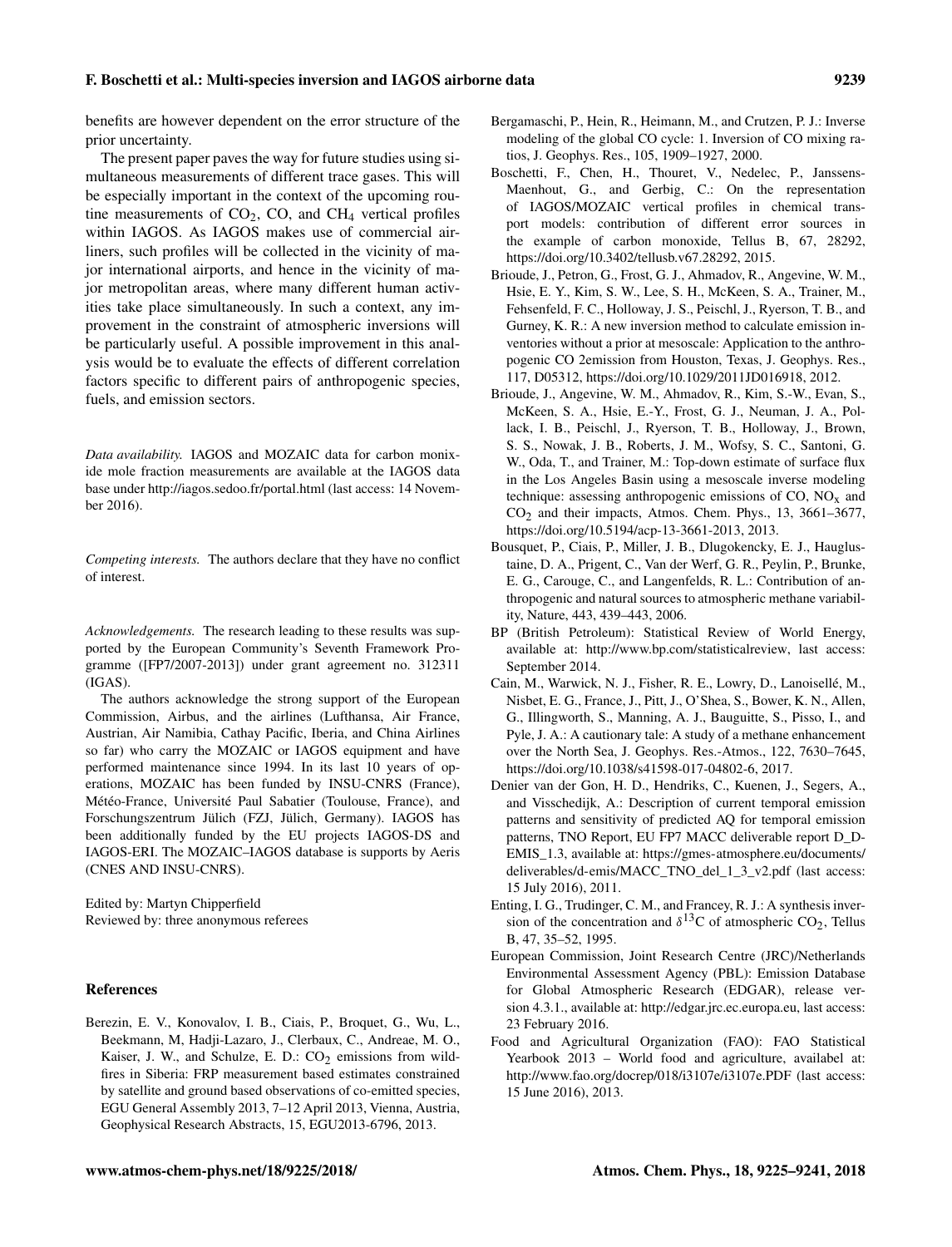- Filges, A., Gerbig, C., Chen, H., Franke, H., Klaus, C., and Jordan, A.: The IAGOS-core greenhouse gas package: a measurement system for continuous airborne observations of  $CO<sub>2</sub>$ ,  $CH<sub>4</sub>$ ,  $H<sub>2</sub>O$  and CO, Tellus B, 67, 27989, https://doi.org[/10.3402/tellusb.v67.27989,](https://doi.org/10.3402/tellusb.v67.27989) 2015.
- Friedlingstein, P., Cox, P., Betts, R., Bopp, L., Von Bloh, W., Brovkin, V., Cadule, P., Doney, S., Eby, M., Fung, I., and Bala, G.: Climate–carbon cycle feedback analysis: results from the C4MIP model intercomparison, J. Climate, 19, 3337–3353, 2006.
- Gerbig, C., Lin, J. C., Wofsy, S. C., Daube, B. C., Andrews, A. E., Stephens, B. B., Bakwin, P. S., and Grainger, C. A.: Toward constraining regional-scale fluxes of  $CO<sub>2</sub>$  with atmospheric observations over a continent: 2. Analysis of COBRA data using a receptor-oriented framework, J. Geophys. Res.-Atmos., 108, 4757, https://doi.org[/10.1029/2003JD003770,](https://doi.org/10.1029/2003JD003770) 2003.
- Gourdji, S. M., Mueller, K. L., Yadav, V., Huntzinger, D. N., Andrews, A. E., Trudeau, M., Petron, G., Nehrkorn, T., Eluszkiewicz, J., Henderson, J., Wen, D., Lin, J., Fischer, M., Sweeney, C., and Michalak, A. M.: North American CO<sub>2</sub> exchange: inter-comparison of modeled estimates with results from a fine-scale atmospheric inversion, Biogeosciences, 9, 457–475, https://doi.org[/10.5194/bg-9-457-2012,](https://doi.org/10.5194/bg-9-457-2012) 2012.
- Heimann, M. and Körner, S.: The global atmospheric tracer model TM3, Technical Reports, Max-Planck-Institut für Biogeochemie, 5, 131 pp., 2003.
- Hein, R., Crutzen, P. J., and Heimann, M.: An inverse modeling approach to investigate the global atmospheric methane cycle, Global Biogeochem. Cy., 11, 43–76, 1997.
- Hudman, R. C., Murray, L. T., Jacob, D. J., Millet, D. B., Turquety, S., Wu, S., Blake, D. R., Goldstein, A. H., Holloway, J., and Sachse, G. W.: Biogenic versus anthropogenic sources of CO in the United States, Geophys. Res. Lett., 35, 23073, https://doi.org[/10.1029/2007GL032393,](https://doi.org/10.1029/2007GL032393) 2008.
- Inness, A., Baier, F., Benedetti, A., Bouarar, I., Chabrillat, S., Clark, H., Clerbaux, C., Coheur, P., Engelen, R. J., Errera, Q., Flemming, J., George, M., Granier, C., Hadji-Lazaro, J., Huijnen, V., Hurtmans, D., Jones, L., Kaiser, J. W., Kapsomenakis, J., Lefever, K., Leitão, J., Razinger, M., Richter, A., Schultz, M. G., Simmons, A. J., Suttie, M., Stein, O., Thépaut, J.-N., Thouret, V., Vrekoussis, M., Zerefos, C., and the MACC team: The MACC reanalysis: an 8 yr data set of atmospheric composition, Atmos. Chem. Phys., 13, 4073–4109, https://doi.org/10.5194/acp-13-4073-2013, 2013.
- IPCC: Climate Change 2014: Synthesis Report, Contribution of Working Groups I, II, and III to the Fifth Assessment Report of the Intergovernmental Panel on Climate Change, edited by: Core Writing Team, Pachauri, R. K., and Meyer, L. A., IPCC, Geneva, Switzerland, 151 pp., 2014.
- Kadygrov, N., Broquet, G., Chevallier, F., Rivier, L., Gerbig, C., and Ciais, P.: On the potential of the ICOS atmospheric  $CO<sub>2</sub>$  measurement network for estimating the biogenic  $CO<sub>2</sub>$ budget of Europe, Atmos. Chem. Phys., 15, 12765–12787, https://doi.org[/10.5194/acp-15-12765-2015,](https://doi.org/10.5194/acp-15-12765-2015) 2015.
- Karion, A., Sweeney, C., Kort, E. A., Shepson, P. B., Brewer, A., Cambaliza, M., Conley, S. A., Davis, K., Deng, A., Hardesty, M., Herndon, S. C., Lauvaux, T., Lavoie, T., Lyon, D., Newberger, T., Pétron, G., Rella, C., Smith, M., Wolter, S., Yacovitch, T. I., and Tans, P.: Aircraft-Based Estimate of Total Methane Emissions

from the Barnett Shale Region, Environ. Sci. Technol., 49, 8124– 8131, https://doi.org[/10.1021/acs.est.5b00217,](https://doi.org/10.1021/acs.est.5b00217) 2015.

- Kort, E. A., Smith, M. L., Murray, L. T., Gvakharia, A., Brandt, A. R., Peischl, J., Reyerson, T. B., Sweeney, C., and Travis, K.: Fugitive emissions from the Bakken shale illustrate role of shale production in global ethane shift, Geophys. Res. Lett., 43, 4617– 4623, https://doi.org[/10.1002/2016GL068703,](https://doi.org/10.1002/2016GL068703) 2016.
- Konovalov, I. B., Berezin, E. V., Ciais, P., Broquet, G., Beekmann, M., Hadji-Lazaro, J., Clerbaux, C., Andreae, M. O., Kaiser, J. W., and Schulze, E.-D.: Constraining CO<sub>2</sub> emissions from open biomass burning by satellite observations of co-emitted species: a method and its application to wildfires in Siberia, Atmos. Chem. Phys., 14, 10383–10410, https://doi.org[/10.5194/acp-14-10383-](https://doi.org/10.5194/acp-14-10383-2014) [2014,](https://doi.org/10.5194/acp-14-10383-2014) 2014.
- Kountouris, P., Gerbig, C., Rödenbeck, C., Karstens, U., Koch, T. F., and Heimann, M.: Atmospheric  $CO<sub>2</sub>$  inversions on the mesoscale using data-driven prior uncertainties: quantification of the European terrestrial CO<sub>2</sub> fluxes, Atmos. Chem. Phys., 18, 3047–3064, https://doi.org[/10.5194/acp-18-3047-2018,](https://doi.org/10.5194/acp-18-3047-2018) 2018.
- Lin, J., Gerbig, C., Wofsy, S., Andrews, A., Daube, B., Davis, K., and Grainger, C.: A near-field tool for simulating the upstream influence of atmospheric observations: The Stochastic Time-Inverted Lagrangian Transport (STILT) model, J. Geophys. Res., 108, 4493, https://doi.org[/10.1029/2002JD003161,](https://doi.org/10.1029/2002JD003161) 2003.
- Lin, J. C. and Gerbig, C.: Accounting for the effect of transport errors on tracer inversions, Geophys. Res. Lett., 32, L01802, https://doi.org[/10.1029/2004GL021127,](https://doi.org/10.1029/2004GL021127) 2005.
- Lyon, D. R., Zavala-Araiza, D., Alvarez, R. A., Harriss, R., Palacios, V., Lan, X., Talbot, R., Lavoie, T., Shepson, P., Yacovitch, T. I., Herndon, S. C., Marchese, A. J., Zimmerle, D., Robinson, A. L., and Hamburg, S. P.: Constructing a Spatially Resolved Methane Emission Inventory for the Barnett Shale Region, Environ. Sci. Technol., 49, 8147–8157, https://doi.org[/10.1021/es506359c,](https://doi.org/10.1021/es506359c) 2015.
- Machida, T., Matsueda, H., Sawa, Y., Nakagawa, Y., Hirotani, K., Kondo, N., Goto, K., Nakazawa, T., Ishikawa, K., and Ogawa, T.: Worldwide Measurements of Atmospheric CO2 and Other Trace Gas Species Using Commercial Airlines, J. Atmos. Ocean. Tech., 25, 1744–1754, https://doi.org[/10.1175/2008JTECHA1082.1,](https://doi.org/10.1175/2008JTECHA1082.1) 2008.
- Mahadevan, P., Wofsy, S. C., Matross, D. M., Xiao, X., Dunn, A. L., and Lin, J. C.: A satellite-based biosphere parameterization for net ecosystem CO 2exchange: Vegetation Photosynthesis and Respiration Model (VPRM), Global Biogeochem. Cy., 22, GB2005, https://doi.org[/10.1029/2006GB002735,](https://doi.org/10.1029/2006GB002735) 2008.
- Marenco, A., Thouret, V., Nédélec, P., Smit, H., Helten, M., Kley, D., Karcher, F., Simon, P., Law, K., and Pyle, J.: Measurement of ozone and water vapor by Airbus in-service aircraft: The MOZAIC airborne program, An overview, J. Geophys. Res.- Atmos., 103, 25631–25642, 1998.
- Palmer, P. I., Suntharalingam, P., Jones, D. B. A., Jacob, D. J., Streets, D. G., and Fu, Q.: Using CO2:CO correlations to improve inverse analyses of carbon fluxes, J. Geophys. Res., 111, D12318, https://doi.org[/10.1029/2005JD006697,](https://doi.org/10.1029/2005JD006697) 2006.
- Pandey, S., Houweling, S., Krol, M., Aben, I., and Röckmann, T.: On the use of satellite-derived  $CH_4$ :  $CO_2$  columns in a joint inversion of CH<sub>4</sub> and CO<sub>2</sub>fluxes, Atmos. Chem. Phys., 15, 8615– 8629, https://doi.org[/10.5194/acp-15-8615-2015,](https://doi.org/10.5194/acp-15-8615-2015) 2015.